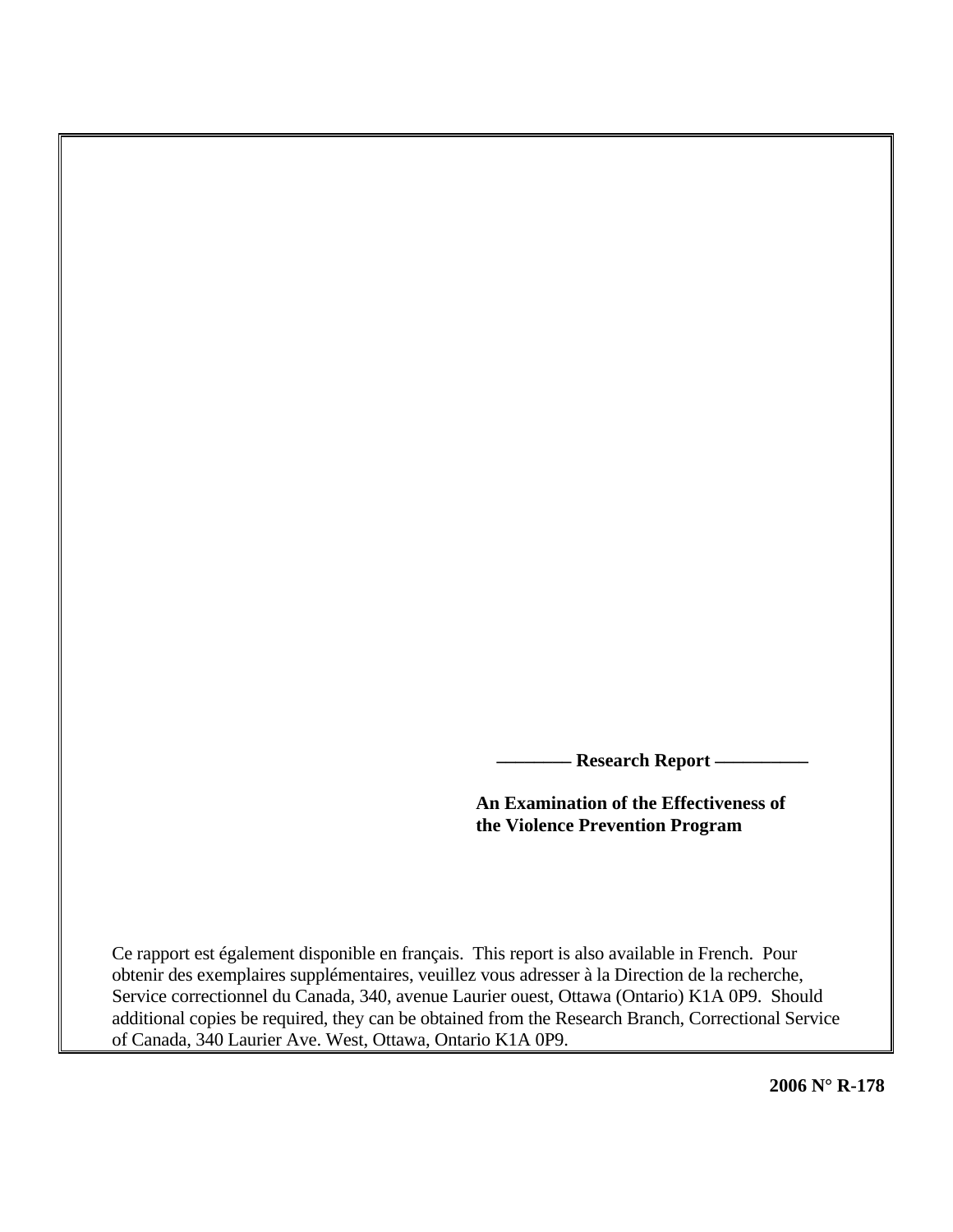### **An Examination of the Effectiveness of the Violence Prevention Program**

Franca Cortoni

Kevin Nunes

&

Mark Latendresse

Correctional Service of Canada

May 2006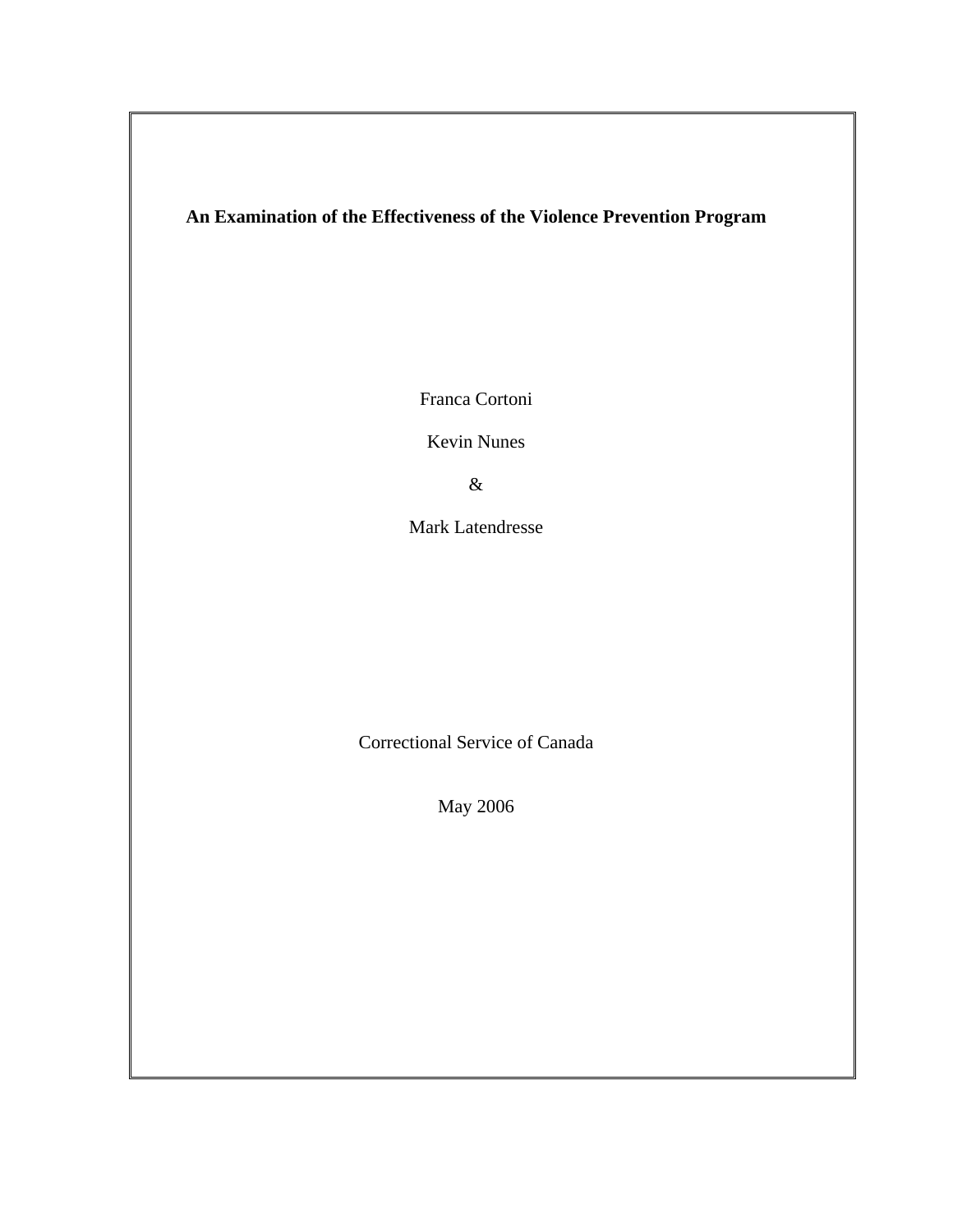### **Executive Summary**

This research examined the effectiveness of the Violence Prevention Program (VPP) in improving institutional adjustment and reducing violent recidivism among male offenders. The VPP is an institutionally-based correctional program for incarcerated federal male offenders deemed to be persistently violent offenders. The VPP defines a persistently violent offender as one who has previously committed a minimum of two violent offences and who is at high risk to commit future violent crimes, based on the Statistical Information on Recidivism-R1 scale (SIR-R1; Nafekh & Motiuk, 2002), or based on a high-risk rating if no SIR-R1 score was available. The goal of the VPP is to reduce the likelihood of violent recidivism among the male offender population. The VPP focuses on aspects such as motivation enhancement, violence awareness, anger control, problem solving, social attitudes, positive relationships, conflict resolution, positive lifestyles, and self-control, using a skills-based intervention approach with an emphasis on relapse prevention.

The present research consisted of an examination of the impact of the VPP on institutional misconduct and post-release failures and recidivism. For the purpose of this study, recidivism was defined as the commission of a new offence, and violent recidivism was defined as the commission of a new violent offence. Analyses first examined results for all VPP participants, and then were conducted only on the subgroup of Aboriginal offenders in the VPP.

Results show that completion of the VPP was related to improved institutional behaviour. Specifically, offenders who completed the VPP had significantly fewer major institutional misconduct charges in the 6-month and 1-year period following completion of the VPP when compared to the corresponding pre-program periods. Similar results, but with more modest effects, were found when only the Aboriginal offenders were examined.

To examine the impact of the VPP on recidivism, treated offenders were compared to a non-treated matched comparison group using a series of Cox regressions. Cox regression analyses allow for the examination of the relationship between VPP participation and reduced recidivism, while controlling for other variables that could also influence recidivism such as length of time in the community, other program participation, and risk. Cox regression analyses yield hazard ratios, also known as risk ratios. The hazard ratio indicates the increase in the rate of recidivism in one group compared to the other. Results showed that offenders who had completed the program had significantly lower rates of recidivism than the non-treated offenders. Specifically, non-treated offenders had 1.36 times greater rates of failures, 1.36 times greater rates of any recidivism, and 2.10 times greater rates of violent recidivism than offenders who had completed the VPP. In addition, offenders who had started but failed to finish the VPP had 1.69 greater rates of failures, 2.22 times greater rates of any recidivism, and 4.25 times greater rates of violent recidivism than offenders who had completed the program.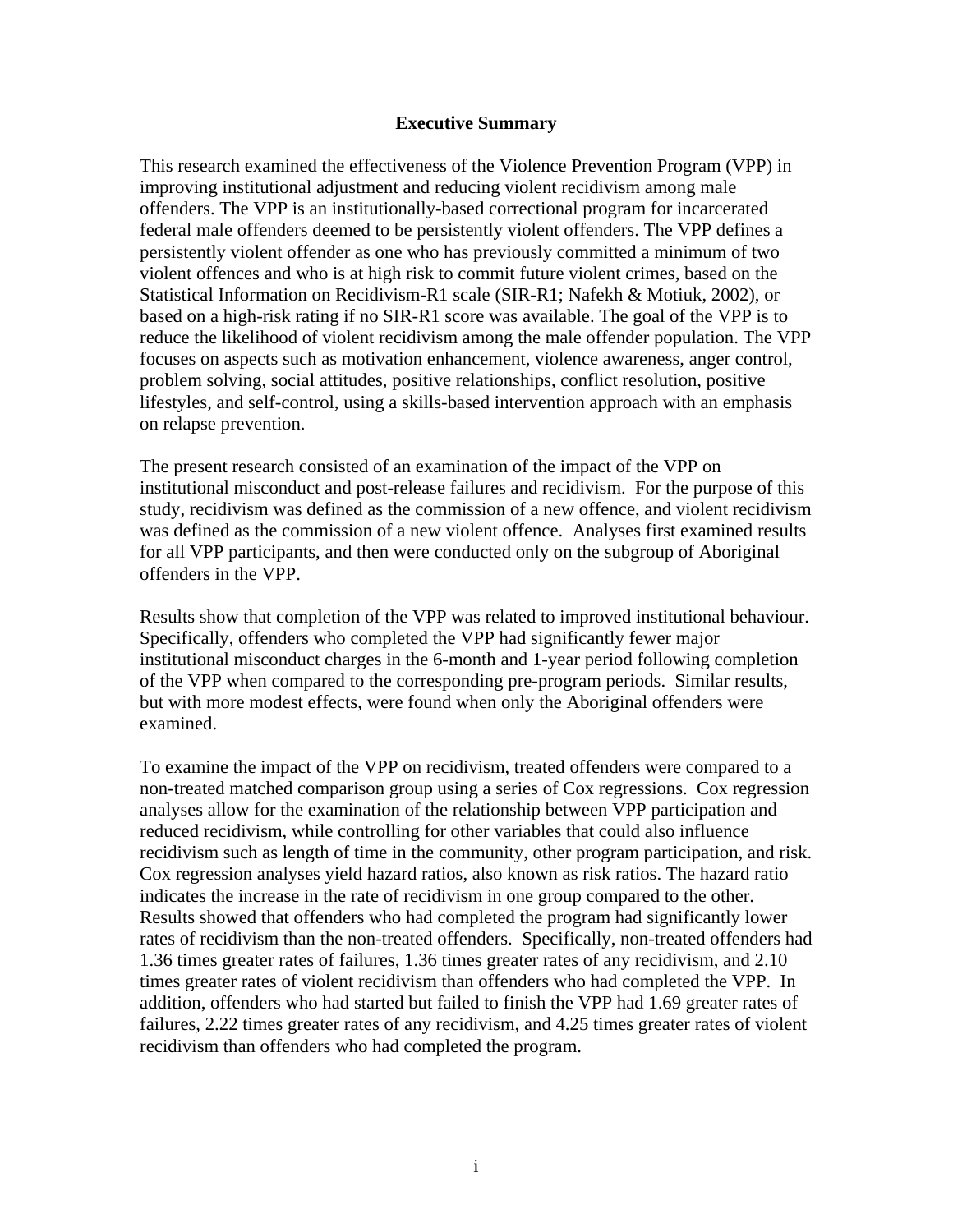When only the Aboriginal offenders were considered, a similar pattern of results was observed. For any recidivism and any failure, the effects were of a similar magnitude to those found with the entire sample although they did not reach statistical significance, likely because of the reduced sample size (i.e., reduced statistical power). In terms of violent recidivism, compared to the Aboriginal offenders who completed the VPP, untreated Aboriginal offenders had 3.33 times greater rates of new violent offences. Similarly, Aboriginal offenders who had started but failed to complete the VPP had 3.92 times greater rates of violent recidivism compared to treated Aboriginal offenders.

Overall, the present study provides evidence that the VPP is an effective intervention for reducing violent recidivism among high-risk and high-need violent offenders.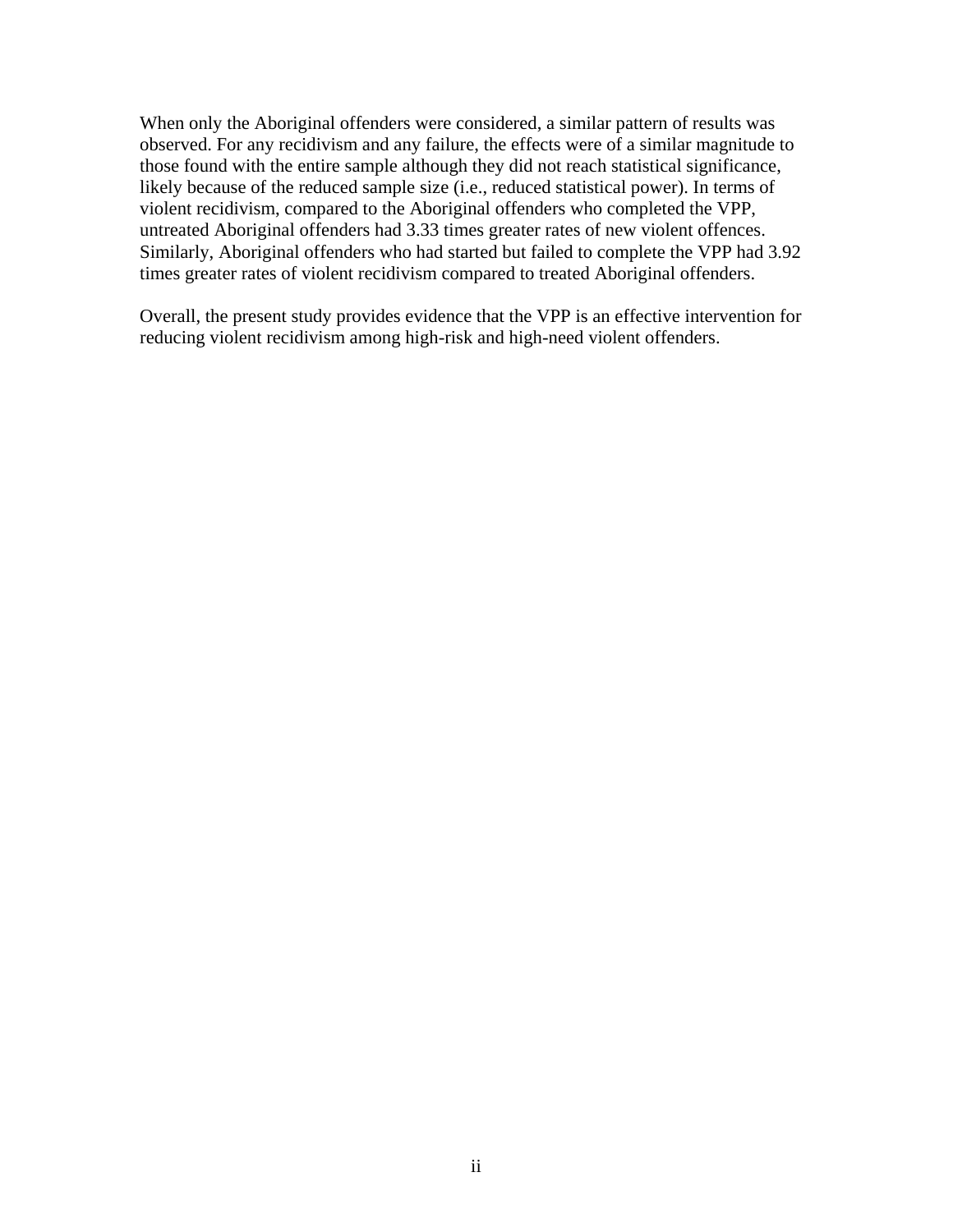## **TABLE OF CONTENTS**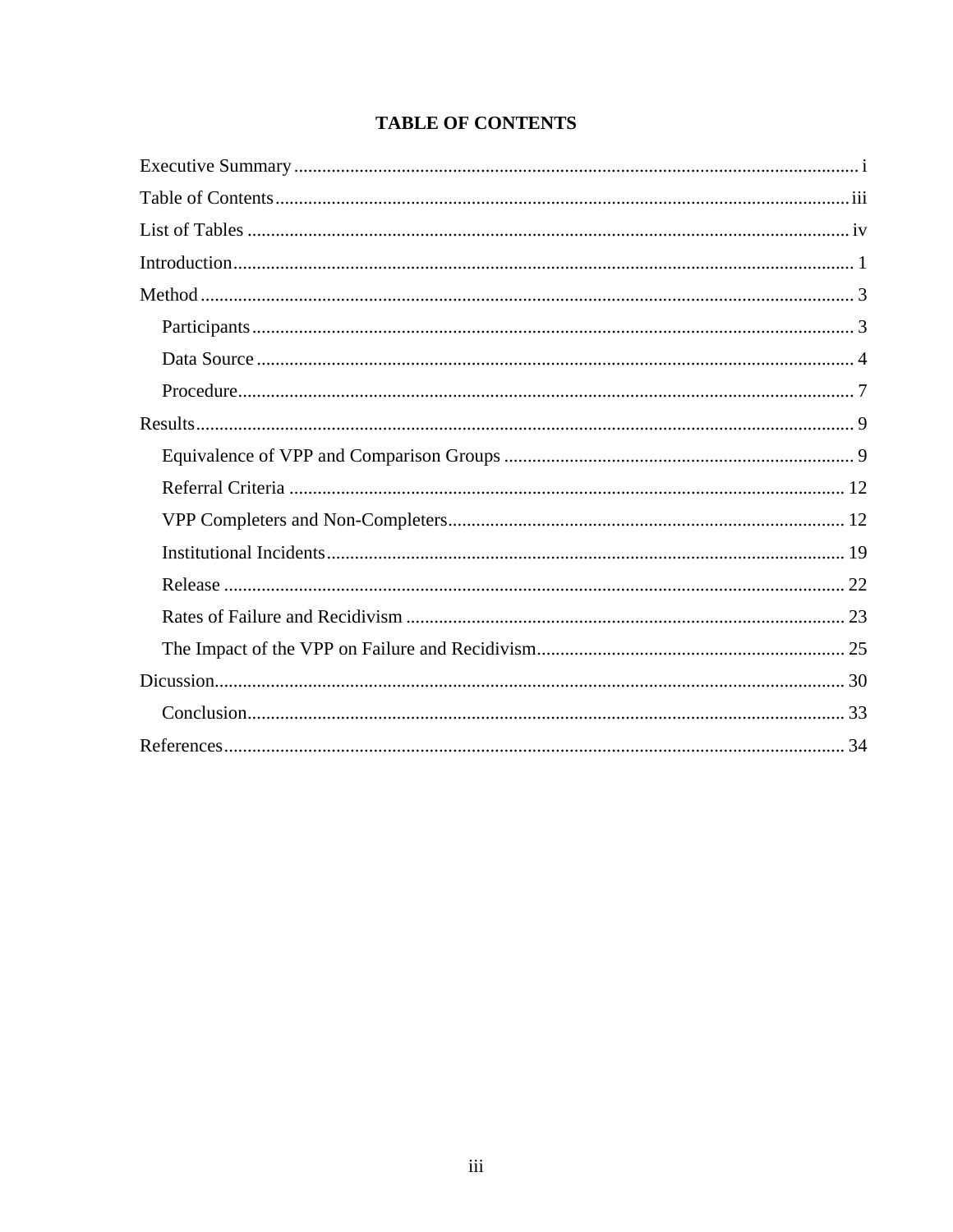### **LIST OF TABLES**

| Table 1: Racial Composition, Marital Status, and Age at Intake for VPP Program                   |  |
|--------------------------------------------------------------------------------------------------|--|
|                                                                                                  |  |
| Table 2: Risk, Need, and Motivation at Intake for VPP Participants and Comparison                |  |
|                                                                                                  |  |
| Table 3: Risk, Need, and Motivation for <b>Aboriginal VPP</b> Participants and <i>Aboriginal</i> |  |
|                                                                                                  |  |
| Table 4: Racial Composition, Marital Status, Age, and Sentence Length for VPP                    |  |
|                                                                                                  |  |
| Table 5: Risk and Need at Intake for Entire Sample of VPP Completers and Non-                    |  |
|                                                                                                  |  |
| Table 6: Motivation for Intervention for Entire Sample of VPP Group and Aboriginal               |  |
|                                                                                                  |  |
| Table 7: Mean (Standard Deviation) Number of Programs Completed by VPP                           |  |
|                                                                                                  |  |
| Table 8: Mean (Standard Deviation) Number of Programs Completed by the Different                 |  |
|                                                                                                  |  |
| Table 9: Mean Number (SD) of Minor Institutional Misconduct Charges for Entire                   |  |
|                                                                                                  |  |
| Table 10: Mean Number (SD) of Minor Institutional Misconduct Charges for Aboriginal              |  |
|                                                                                                  |  |
| Table 11: Mean Number (SD) of Major Institutional Misconduct Charges for Entire                  |  |
|                                                                                                  |  |
| Table 12: Mean Number (SD) of Major Institutional Misconduct Charges for Aboriginal              |  |
|                                                                                                  |  |
|                                                                                                  |  |
| Table 14: Any Failures, Revocations, and Re-offence Rates for Entire VPP Participants,           |  |
|                                                                                                  |  |
| Table 15: Cox Regression Analyses for Entire VPP Sample – Regardless of Completion               |  |
|                                                                                                  |  |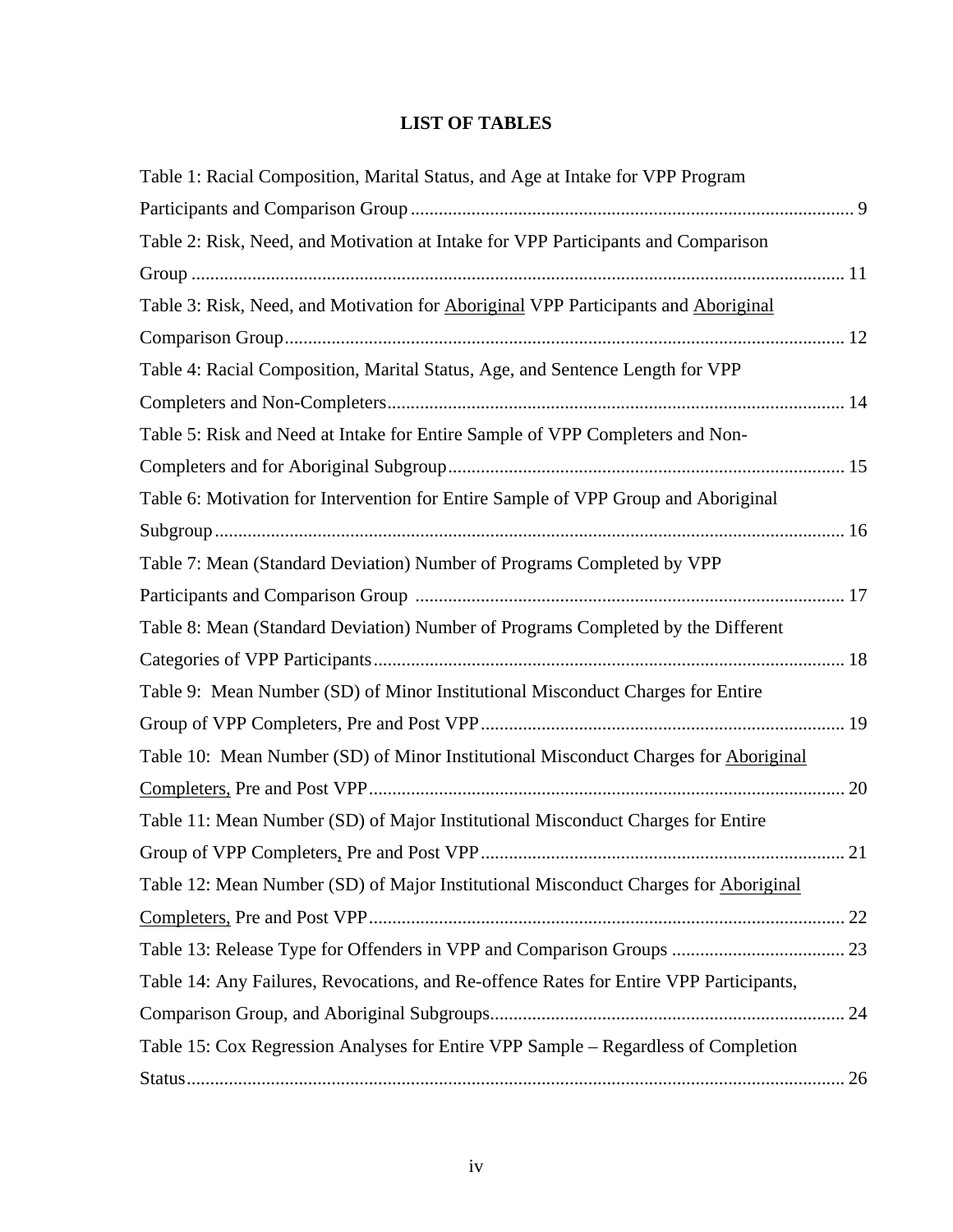| Table 17: Cox Regression Analyses for Aboriginal Subgroup – Regardless of Completion |  |
|--------------------------------------------------------------------------------------|--|
|                                                                                      |  |
|                                                                                      |  |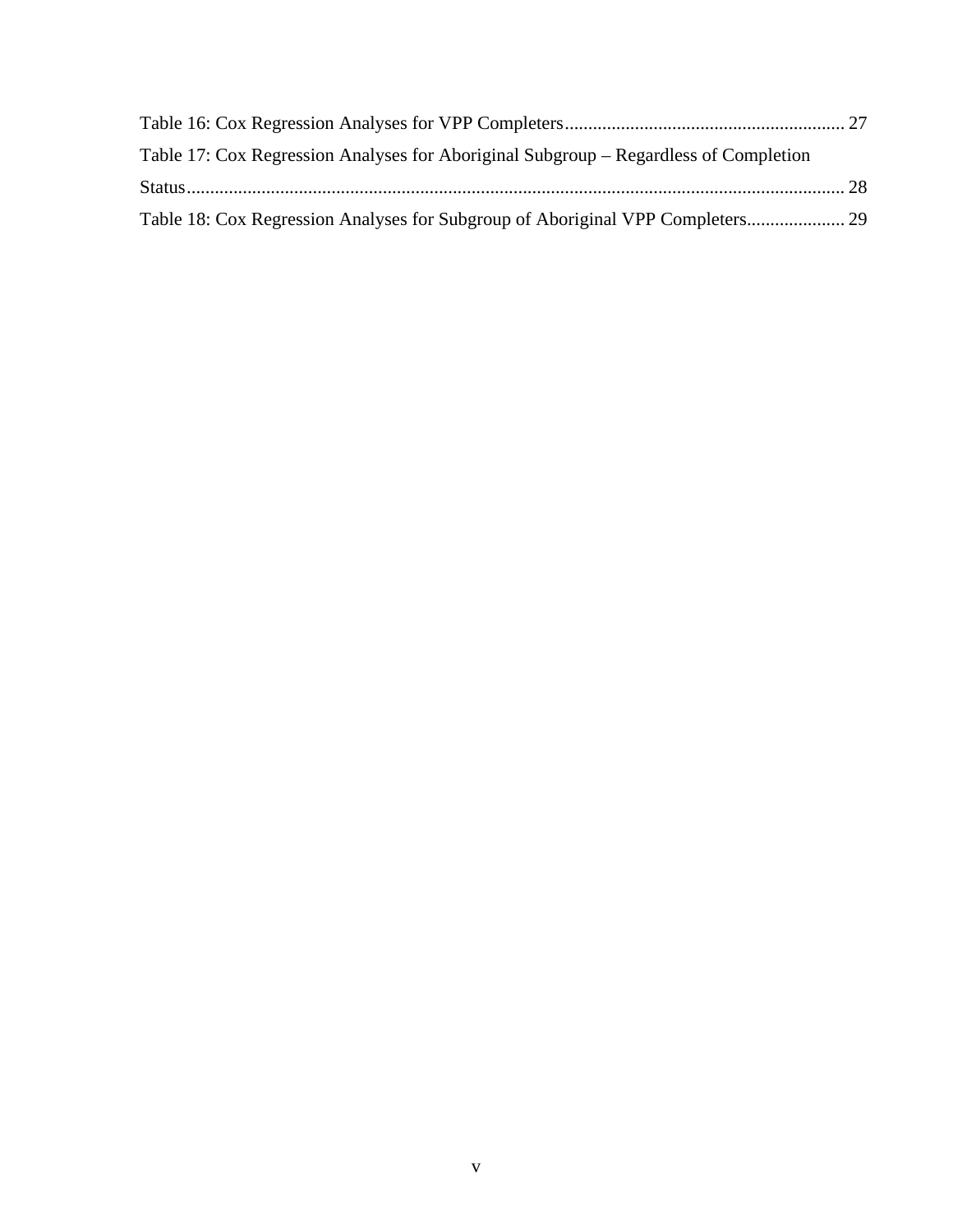### **INTRODUCTION**

 Violence in the form of illegitimate use of force towards another outrages citizens morally and leaves victims physically, psychologically, and/or socially harmed (Blackburn, 1993). Additionally, offenders with violent offence histories are significantly more likely to commit new violent offences (Serin & Preston, 2001). The rationale for engaging repeat violent offenders in treatment would therefore appear selfevident. In the last two decades, evidence has moved away from the "nothing works" (Martinson, 1974) perspective to repeatedly demonstrating that even the highest risk offenders can benefit from effective correctional treatment programs (Andrews & Bonta, 2003).

 Perhaps due to the inevitable release of most incarcerated violent offenders and their potential risk to recidivate in a violent manner, these individuals have increasingly become the focus of the Correctional Service Canada's (CSC) efforts in its aim to curb violence and to protect Canadian society. As a result, CSC has increased its focus upon violence-related programs. Specifically, in 1999, CSC developed the Violence Prevention Program (VPP). In 2000, the program received international accreditation.

 The primary goal of the VPP is to reduce the likelihood of violent recidivism among high-risk, male offenders. The VPP strives to achieve this goal by providing offenders who take part in the program with the skills necessary to identify their past negative lifestyles and to heighten their awareness of violence. Further, the program is designed to motivate participants to challenge their use of violence, to change their antisocial and pro-violence attitudes and beliefs, and to develop a pro-social lifestyle. Additional objectives include the development of improved anger control, problem solving and self-management skills, and relapse prevention.

The VPP is divided into three phases: intake screening, intervention, and posttreatment assessment. The intake screening phase entails the offender taking part in an individual structured interview and the completion of the VPP psychometric test battery. The intervention phase consists of 10 modules presented over the course of 94 two-hour group sessions, at the rate of six sessions per week. The modules are: Making Change (6 sessions); Violence Awareness (12 sessions); Anger Control (12 sessions); Solving Problems (10 sessions); Social Attitudes (10 sessions); Positive Relationships (8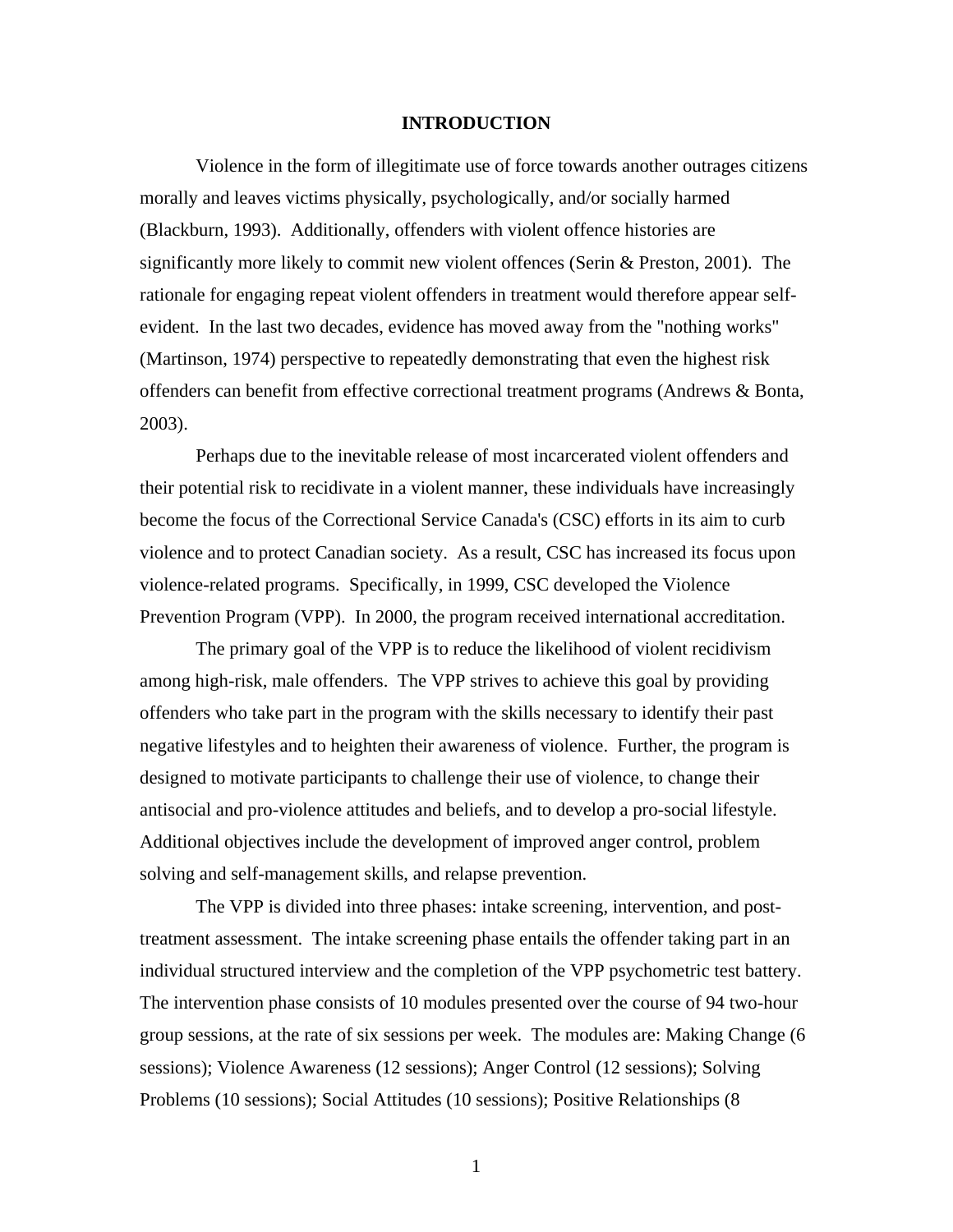sessions); Conflict Resolution (8 sessions); Positive Lifestyles (8 sessions); Self-Control (8 sessions); and Violence Prevention (12 sessions). Finally, the post-treatment assessment phase entails the completion of the post-treatment assessment battery by the participants, a review of each participant's relapse prevention plan, a structured exit interview, and an individual session wherein the final program progress report is reviewed with the offender and his Parole Officer.

 The VPP is based on social learning and social information-processing theories. The central premise of the VPP is that an individual's past violent behaviours have been learned through modelling, reinforcement, and/or cognitive mediation. Consequently, the VPP aims to achieve attitudinal and behavioural change within a participant and to increase his sense of responsibility and control. For example, the program teaches selfawareness, generic problem solving and self-management. Additionally, the VPP provides models of pro-social attitudes, relationships, and conflict resolution. The integrity of the VPP is maintained by adhering to established selection and participation criteria, as well as a standardized manual. In addition, staff members are trained in the delivery of the program, in principles of effective interventions, and in standards of professional conduct.

### **Purpose**

 The goal of this study was to examine whether participation in the VPP would lead to reduced rates of violence. It was hypothesized that offenders who completed the VPP would demonstrate improved behaviour within the institutional setting, and would show lower rates of failures and recidivism once released into the community.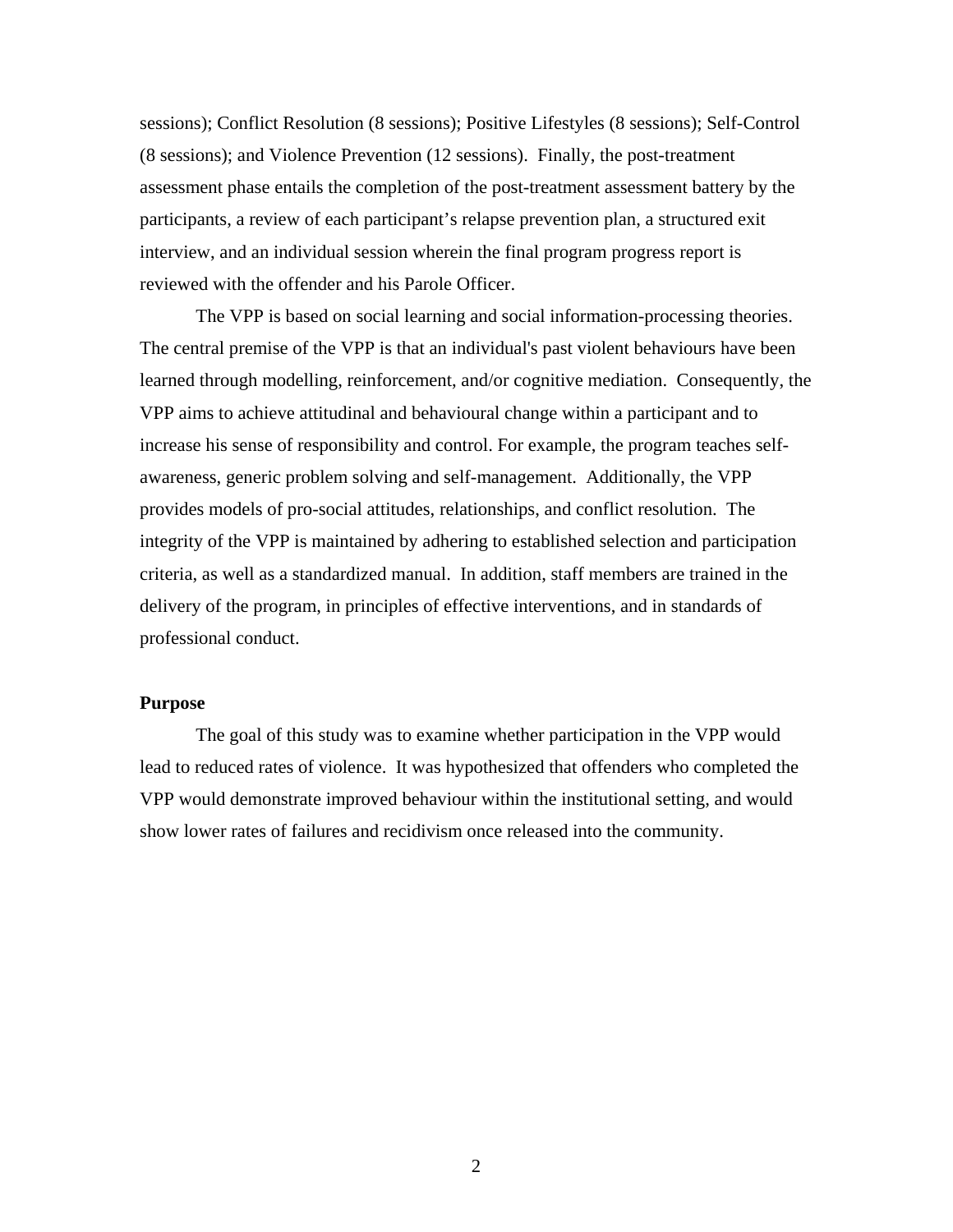#### **METHOD**

### **Participants**

The present investigation compared male federal offenders who had participated in the VPP to a comparison group of offenders who had not participated in the program. The VPP sample consisted of the total number of offenders who participated in the revised 94-session VPP with a completion date prior to October 31, 2004. That date was chosen as the cut-off point in order to allow for release potential and follow-up time. Due to variability in program content and delivery, VPP participants who had completed the program at the Special Handling Unit (SHU) (N=34) or who had completed the initial 120-session version (N=55) of the VPP were not included in the study. A total of 500 VPP participants were identified with these parameters.

The comparison group was selected using the propensity scores method. A computerized propensity score-matching algorithm was used to match VPP participants to a comparison group selected from the entire population of male offenders that were in CSC's custody between 1999 and 2004. The matching routine included the SAS® LOGISTIC procedure to create a propensity score or probability of receiving treatment (Parsons, 2000), followed by a user-written macro program to match the comparison group to the VPP participants based on propensity scores. For this study, the variables entered into the equation were: ratings on the Statistical Information on Recidivism – Revised 1 scale (SIR-R1; Nafekh & Motiuk, 2002) group (or risk level for Aboriginal offenders); need level; race (Aboriginal or other); two or more convictions for violent offences; and age. A total of 466 offenders were included in the comparison group.

The average age of the VPP participants was 30.30 years (standard deviation [*SD*]  $= 7.88$ ) and ranged from 17 to 57. Similarly, the average age for the comparison group was 30.32 years  $(SD = 7.63)$  and ranged from 17 to 57. The mean sentence lengths for the VPP and the comparison groups were 7.12 years  $(SD = 6.80)$  and 5.20 years  $(SD = 6.80)$ 5.70), respectively. Additional between-group comparisons are detailed in the Results section.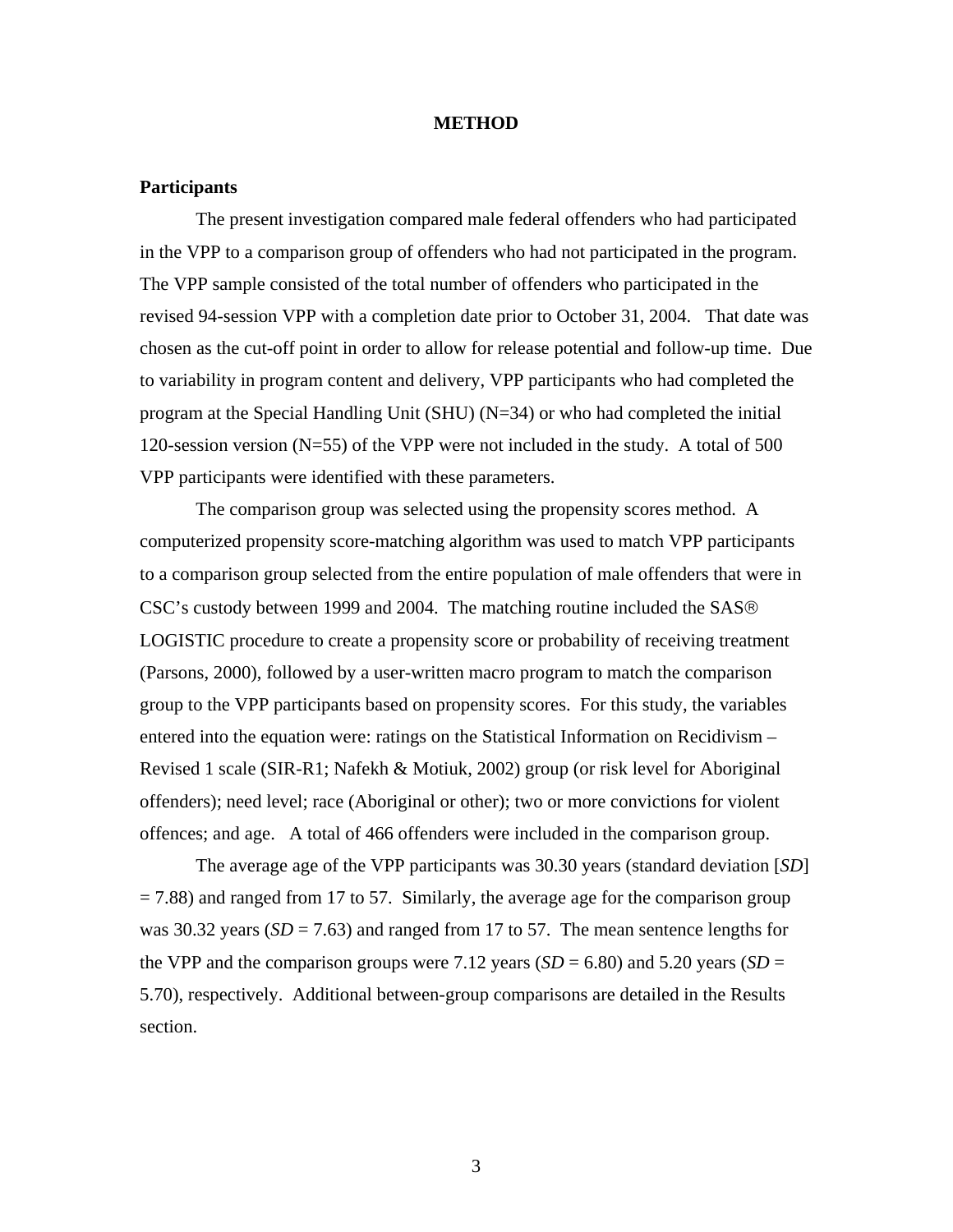### **Data Source**

The data for this study were collected from the Offender Management System (OMS) and from the Canadian Police Information Centre (CPIC) records. The OMS is an automated database used by the Correctional Service of Canada to manage information on federal offenders. The offender case files include demographic information, criminal history, static and dynamic risk assessment results, including SIR-R1 scores, and behavioural indicators related to institutional performance. These data provide meaningful research variables related to the assessment of program effectiveness. The CPIC records provide the full history of criminal charges, convictions, and dispositions for all offenders in Canada.

### *Demographic & Risk Variables*

Demographic variables and risk variables were drawn from the Offender Intake Assessment and Correctional Planning results (OIA; Motiuk, 1997; Standard Operating Practice 700-04, Annex 700-04B). The OIA is a comprehensive and integrated evaluation system of offenders in use by the Correctional Service Canada since 1994. It examines a broad range of demographic and risk factors pertaining to offenders at their time of admission. The demographic variables included in this study were age, race, and marital status at time of intake.

One of the two components of the OIA, the Static Factors Assessment (SFA), provides comprehensive information pertaining to the criminal history and risk factors of each offender. The SFA yields an overall level of static risk [low, medium, or high], assigned to offenders at their time of admission. The SIR-R1 is included as part of the SFA. The scale is a 15-item checklist with a range of scores from -27 (i.e., high risk) to +30 (i.e., low risk). In addition to raw risk scores, a grading system for quantifying offenders' risk level was devised. Specifically, offenders are allocated to a level of risk on a 5-point scale: "Very good" (least likely to recidivate)  $(+6 \text{ to } +27)$ , "Good"  $(+1 \text{ to }$ +5), "Fair" (-4 to 0), "Poor" (-8 to –5), and "Very Poor" (most likely to recidivate) (-30 to –9).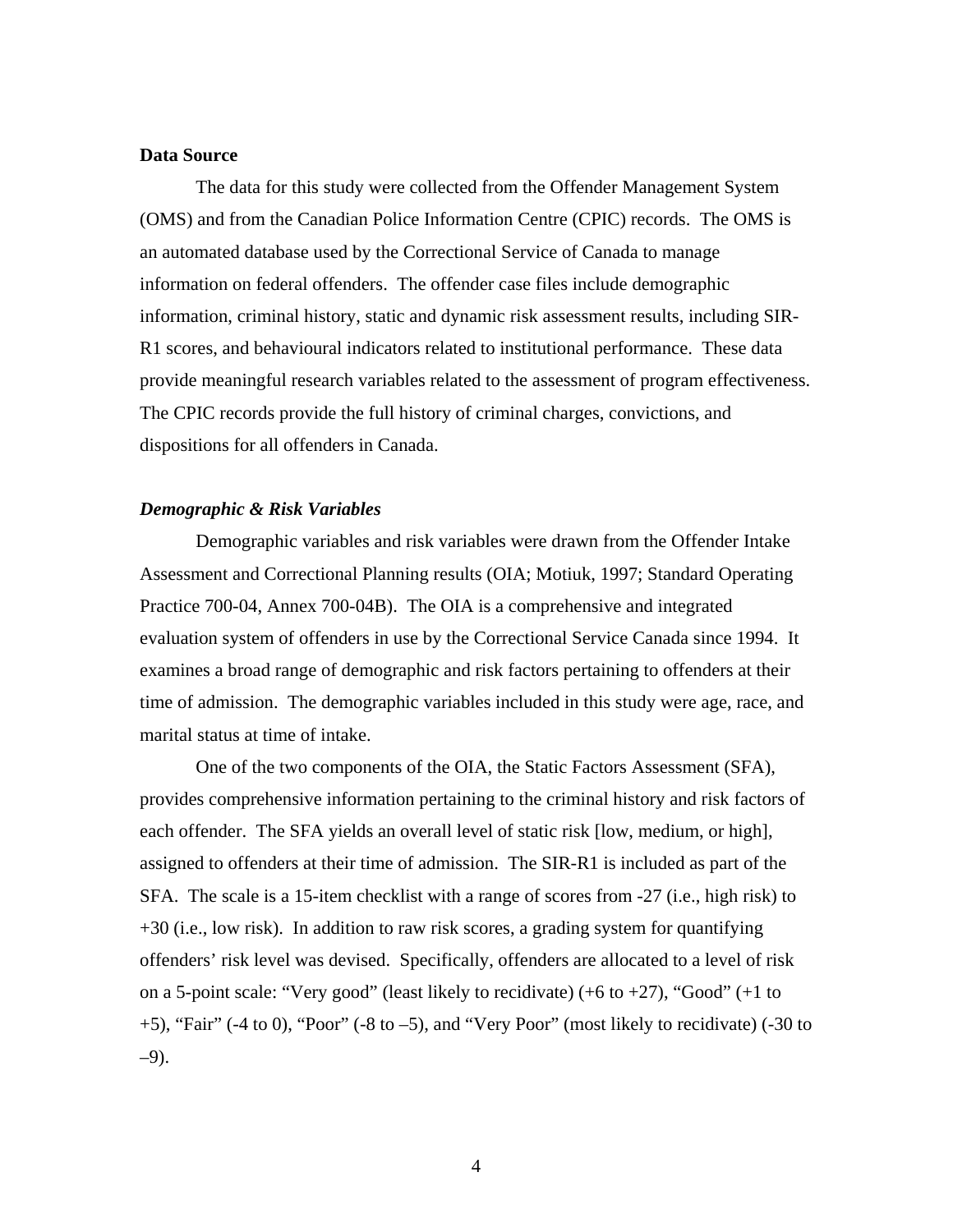As CSC's policy prevents the application of the SIR-R1 to Aboriginal offenders (Standard Operating Practice 700-04), the risk level for the Aboriginal offenders for selection in the propensity scores procedure was determined using the results of the SFA, minus the SIR-R1. For all other offenders, the SFA and the SIR-R1 were utilized in that procedure, since the SIR-R1 is a referral criterion for entry into the VPP. To ensure consistency of the static risk measure for all participants, it was the overall level of static risk result of the SFA that was utilized in all subsequent analyses.

The second component of the OIA, the Dynamic Factors Identification and Analysis (DFIA), assesses a wide variety of contributing dynamic factors grouped into seven domains, with each domain consisting of multiple indicators. The DFIA yields need levels for each domain, as well as an overall level of dynamic need. The overall need level also ranges from low to medium to high. For the purpose of this study, the overall level of dynamic need was utilized.

### *Other Program Participation*

Previous research suggests that prior program participation impacts on and confounds research results regarding the efficacy of current programming (Merill, Alterman, Cacciola, & Rutherford, 1999). Consequently, participation in other programs needed to be taken into account. For this study, core correctional programs that were completed during the current incarceration by all the study participants were included. There were two categories of "*Other program participation"*. The first category was the sum of all violence-related correctional programs, excluding the VPP. These programs included anger management, family violence, and other violence-related programs, but excluded any participation in maintenance for any of these programs. The second category was the sum of all other core correctional programs that do not address violent behaviour. These programs included cognitive skills, living skills, sexual offender, and substance abuse programs. Sexual offender programming was included as non-violent because it was considered theoretically different from violent non-sexual behaviour.

### *Institutional Incidents*

 A reduction in institutional incidents was considered to be a proximate outcome that would suggest VPP program effectiveness. Institutional incidents (or misconducts)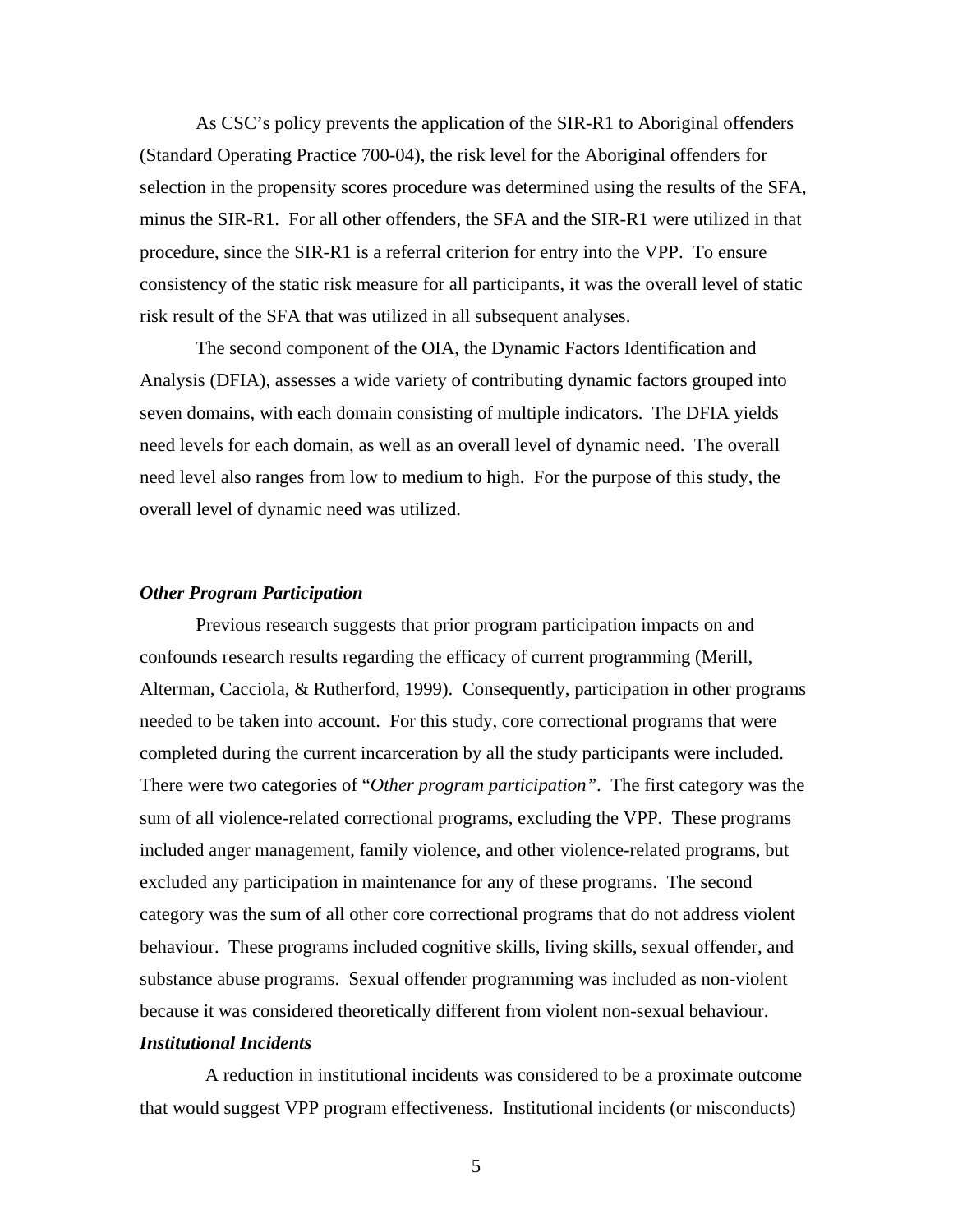were examined prior to the beginning of the VPP and compared to the corresponding period following the VPP for those offenders who had completed the program. Institutional incidents are divided into minor and major, and are defined as any behaviour that occurs within the institution and results in a formal charge. Minor incidents include such things as disobeying an order, being disrespectful to staff, or refusing or leaving work. Examples of major incidents include involvement in fighting, assault, or threats; possession of unauthorized items; or attempting or assisting in an escape. Data on institutional incidents were collected for a period of one year before entry into the VPP and one year after completion of the VPP.

### *Failure and Recidivism*

 For the purpose of this study, we considered a number of post-release outcomes that varied in their focus and degree of specificity. These outcomes were 'any failure', 'revocation', and 'recidivism'.

#### **Any Failure**

 In this study, "a*ny failure*" is an aggregate variable that included revocations for any reason, and any arrest or conviction for a new offence.

### **Revocations**

For the purpose of this study, the variable "r*evocations*" only includes revocations that were due to a violation of conditions of release. Revocations that occurred as a result of the commission of a new offence were included in the analyses as '*recidivism'*. Revocation data were obtained from OMS.

### **Recidivism**

The variable '*recidivism'* included only all new offences committed after the offenders in this study were released from prison. The Canadian Police Information Centre (CPIC) records were utilized to obtain and code information regarding new criminal offences following release for the VPP and comparison groups. To be coded as recidivism, offences had to have been committed after the first release following participation in the VPP (or first release during the corresponding time period for the comparison group) and to have occurred between July 2000 and July 1, 2005. All new offences, whether committed while under supervision or after warrant expiry during the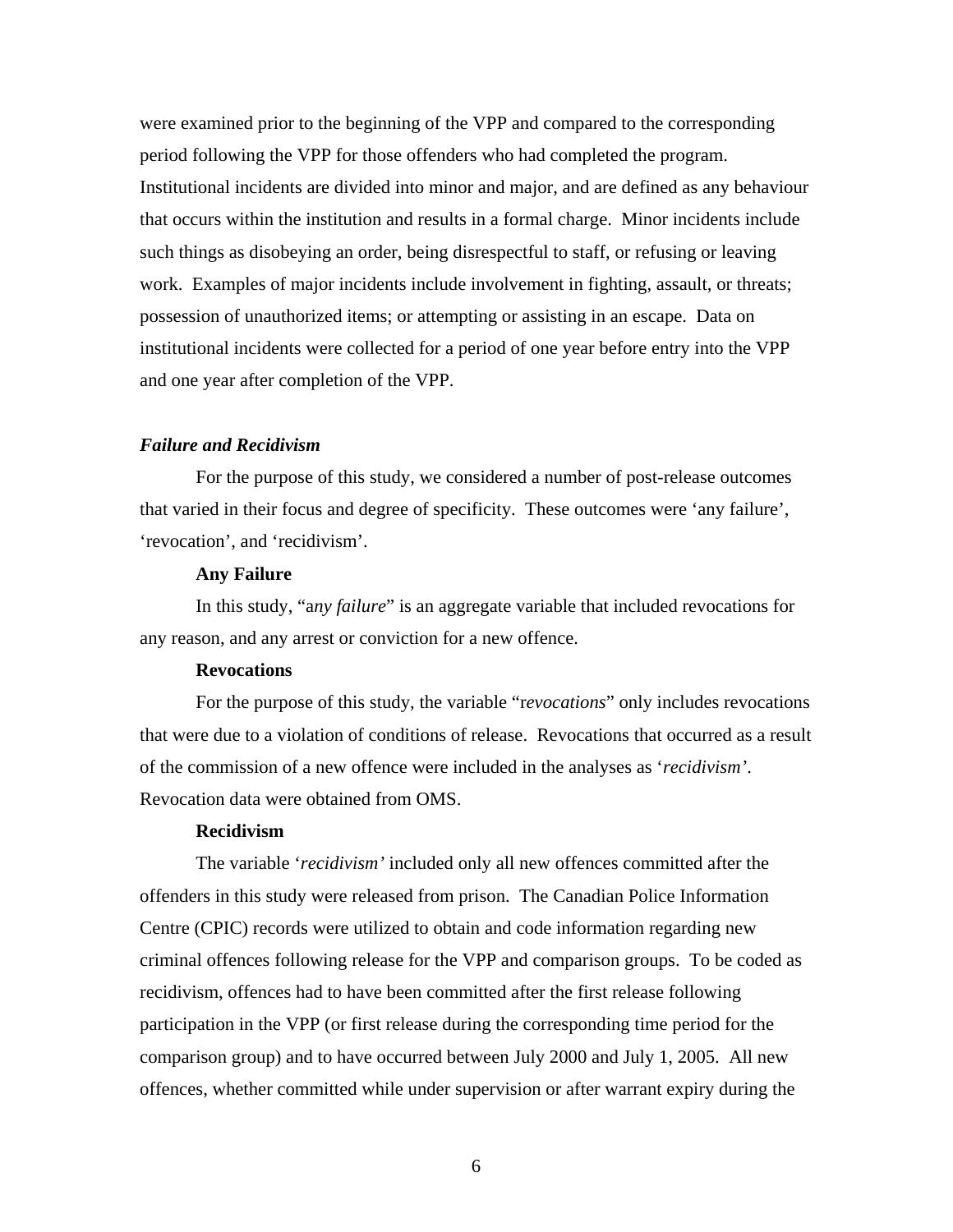specified time period, were included in this study. New offences were coded as any (includes general, violent, and sexual offences), violent (includes only violent offences), or sexual recidivism (includes only sexual offences).

#### *Time-at-Risk*

Time-at-risk was defined as the number of days an offender was in the community following release. Time-at-risk began on the release date of the offender and ended at the date of a revocation or a new offence, or, for offenders who did not fail, July 1, 2005. The average time at risk for the VPP participants was 1 year (mean  $[M]$  days = 379; range  $= 3$  to 1,841), and 1.6 years for the comparison group (M days  $= 569$ ; range  $= 4$  to 2,268).

#### **Procedure**

 Information on offender demographic, risk assessment, program participation, and institutional adjustment, as well as release and revocation information were extracted from OMS. CPIC records were requested for all participants in this study from the Royal Canadian Mountain Police in July 2005. These records were coded for any, violent, and sexual offences that occurred following the release of the study participants.

 The first set of analyses examined differences between offenders who completed the VPP and those who started but failed to complete the program. Identifying differences between offenders who complete treatment and those who do not complete treatment is important as research indicates that drop-outs are at a higher risk to re-offend (Hanson & Bussière, 1998; Marques, 1999). Consequently, offenders who completed the VPP [referred to as *completers*] were compared to the offenders who quit or were removed from the VPP [referred to as *drop-outs*] and to offenders who failed to finish the program for other reasons [referred to as *administrative/personal non-completers*] on demographic variables and on the static and dynamic risk assessment results.

 The second set of analyses examined the impact of the VPP on institutional conduct. Only offenders who had completed the VPP were included in these analyses. The number of minor and major incident charges received by these offenders during the 6-month and 1-year period prior to commencement of the VPP was compared to the number of minor and major charges they received during equivalent periods of time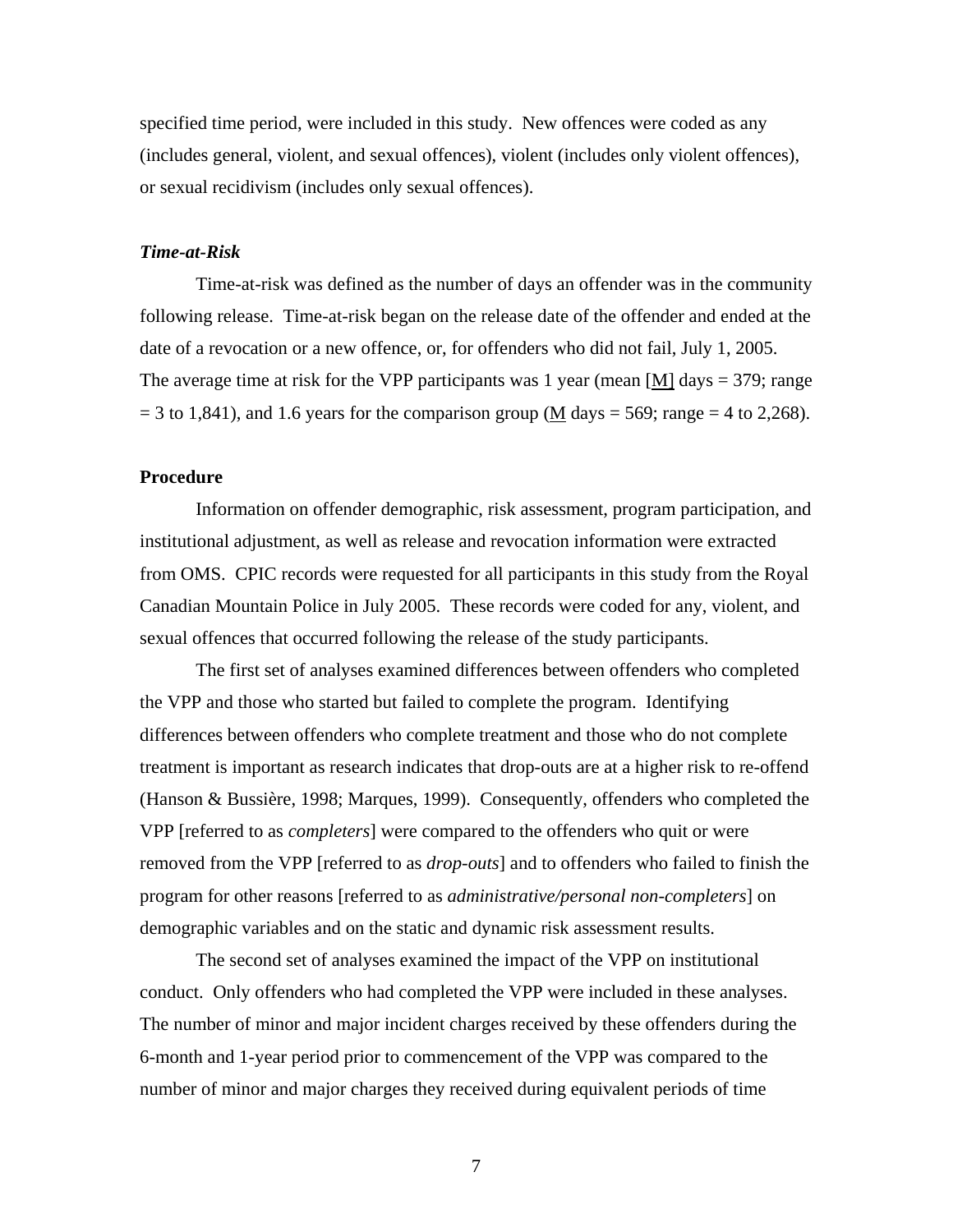following completion of the VPP. In addition, institutional incidents were analyzed using incremental time frames of 3 months. The division of the one-year period into noncumulative increments of 3 months permitted the conduct of additional analyses of the potential impact of the VPP on institutional adjustment. It was expected that a difference in the number of incidents from pre to post VPP for completers would be more noticeable for the periods more proximal to the completion of the VPP within the 1-year period following completion of the program.

 The third set of analyses examined failures following release, including new offences, for the VPP participants and the comparison group. A series of Cox regression analyses were conducted to determine the impact of the VPP on offenders by comparing the rates of failure and of new offences among VPP program completers, non-completers, and the comparison group while taking into account other program participation and initial risk level.

 Finally, because Aboriginal offenders form a special group within CSC, all the above analyses were conducted first on the entire VPP and comparison groups and then on the respective subgroups of Aboriginal offenders.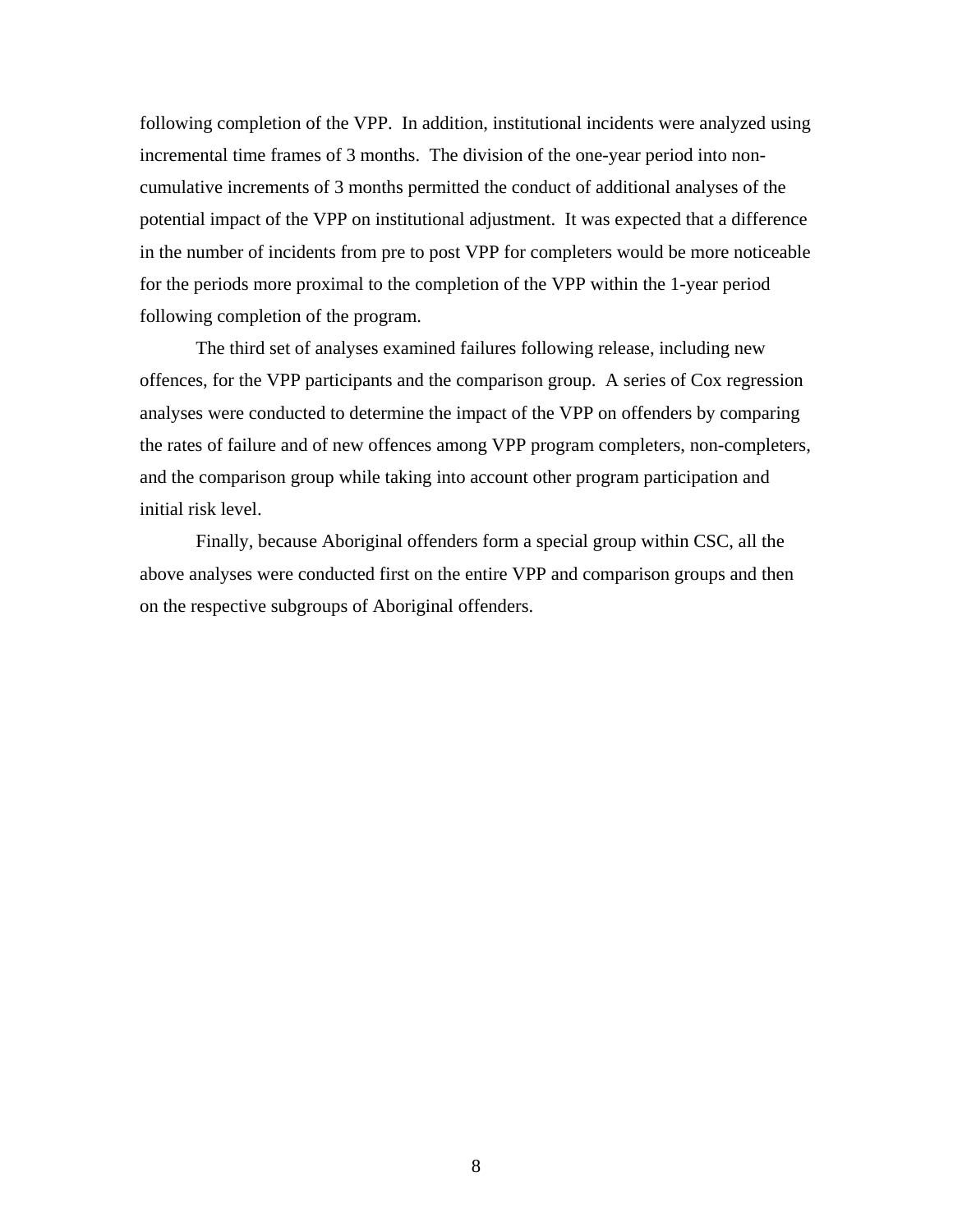#### **RESULTS**

### **Equivalency of VPP and Comparison Groups**

As would be expected with matched groups, the total VPP sample was similar to the comparison group with regards to demographics (see Table 1). A *t* test revealed no significant differences in age in the two groups,  $t(964) = -.44$ , *ns*. Similarly, chi-square analyses failed to demonstrate statistically significant differences between the total VPP and comparison groups for race,  $\chi^2$  (3, N = 966) = 4.70, *ns*, and marital group,  $\chi^2$  (3, N =  $966 = 1.02$ , *ns*.

|                           | <b>VPP Participants</b><br>$%$ (N) | <b>Comparison Group</b><br>$%$ (N) |
|---------------------------|------------------------------------|------------------------------------|
| <b>Racial Composition</b> |                                    |                                    |
| Caucasian                 | 65.8 (327)                         | 68.5 (319)                         |
| Aboriginal                | 25.6 (128)                         | 27.5 (128)                         |
| <b>Black</b>              | 6.0(30)                            | 3.6(17)                            |
| Other                     | 3.0(15)                            | 0.4(2)                             |
| <b>Marital Status</b>     |                                    |                                    |
| Single                    | 48.4 (242)                         | 51.1 (237)                         |
| Married / Common-law      | 45.8 (229)                         | 43.1 (200)                         |
| Divorced / Separated      | 5.4(27)                            | 5.6(26)                            |
| Other                     | 0.4(2)                             | 0.2(1)                             |
| Age                       |                                    |                                    |
| M(SD)                     | 30.30 (7.88)                       | 30.32 (7.63)                       |

## **Table 1: Racial Composition, Marital Status, and Age at Intake for VPP Program Participants and Comparison Group**

*Note.*  $M = \text{Mean}$ ;  $SD = \text{Standard deviation}$ .

Analyses were also conducted to establish the degree of similarity between VPP participants and the comparison group on risk and need. As expected, the propensity score technique utilized to establish the comparison group resulted in a similar distribution of overall risk to the VPP group,  $\chi^2$  (2, N = 963) = 0.26, *ns* (see Table 2).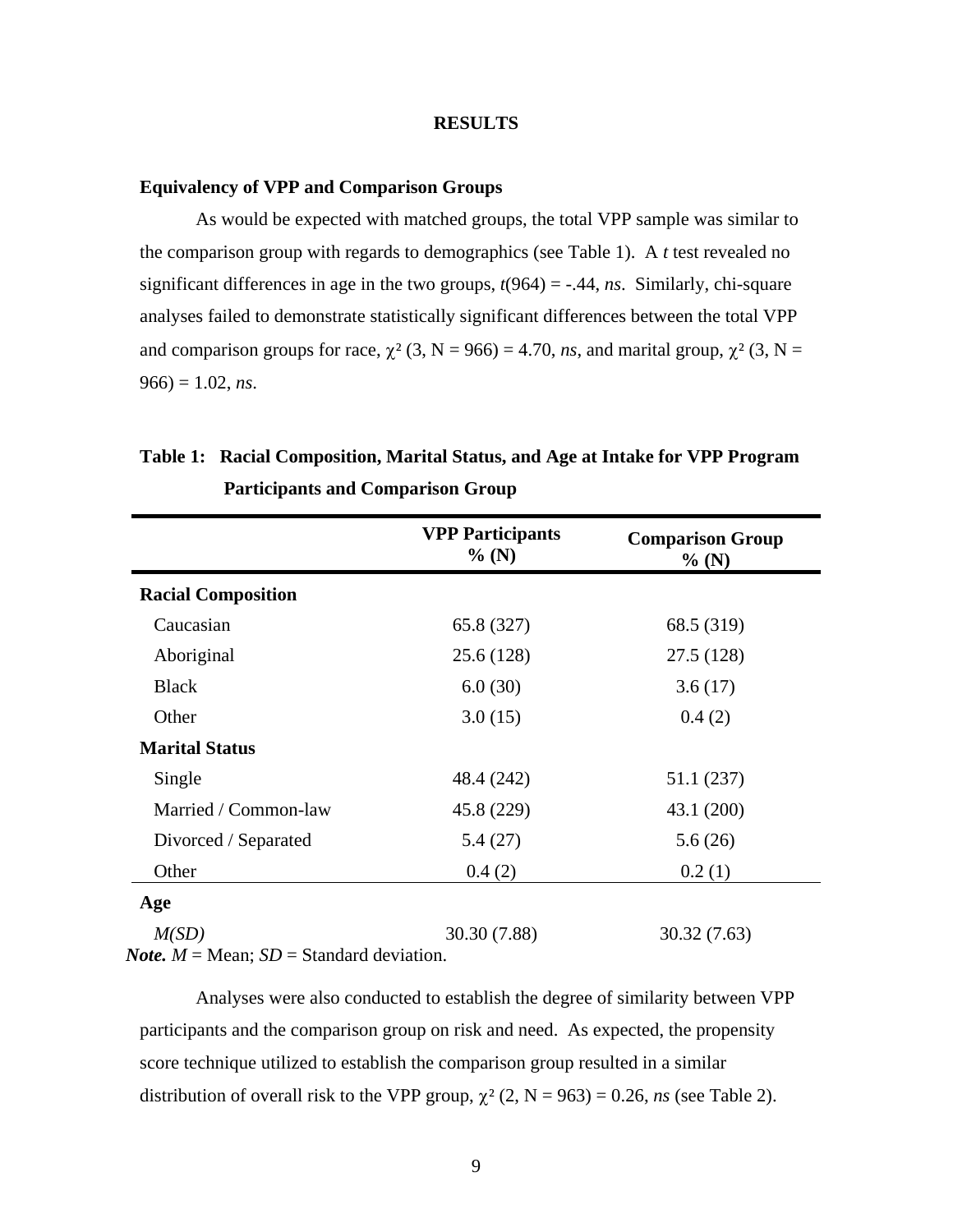Furthermore, the groups did not significantly differ on SIR-R1 scores, *t*(738) = -1.50, *ns*, nor on SIR-R1 categories,  $\chi^2$  (4, N = 740) = 4.37, *ns*. Because Aboriginal offenders do not have SIR-R1 scores, that subgroup was examined for equivalency on risk. As shown in Table 3, the VPP Aboriginal participants and the Aboriginal offenders in the comparison group did not differ in terms of risk,  $\chi^2$  (2, N = 256) = 3.01, *ns*.

The VPP participants and the comparison group of offenders were also compared on overall need. Again, as expected, results indicated no significant between-group differences,  $\chi^2$  (2, N = 963) = 0.64, *ns*. Similarly, there were no differences for the Aboriginal subgroup on need,  $\chi^2$  (2, N = 256) = 0.95, *ns* (see Table 3).

Finally, analyses examined whether VPP participants and the comparison group differed on level of motivation for intervention at intake. Overall, the VPP participants as a group possessed lower levels of motivation as compared to the comparison group,  $\chi^2$  (2,  $N = 959$ ) = 24.77,  $p < .01$  (see Table 2). Similarly, significant differences in motivation were also found for the Aboriginal offender subgroups,  $\chi^2$  (2, N = 255) = 12.97, *p* < .01 (see Table 3).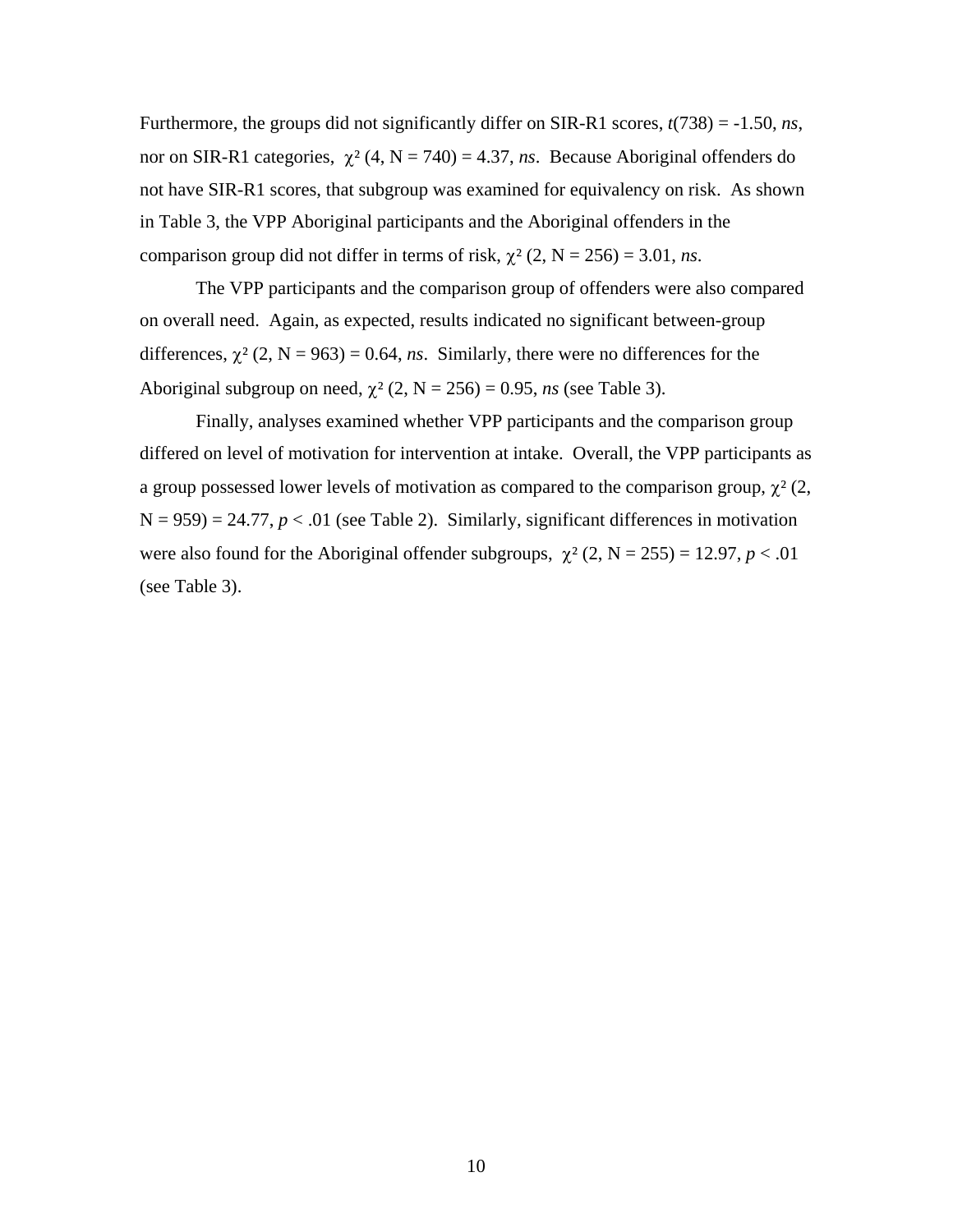|                                      | <b>VPP Participants</b> | <b>Comparison Group</b> |
|--------------------------------------|-------------------------|-------------------------|
|                                      | $%$ (N)                 | $%$ (N)                 |
| <b>Overall Risk</b>                  | $n = 500$               | $n = 466$               |
| Low                                  | 0.6(3)                  | 0.8(4)                  |
| Medium                               | 17.6(88)                | 17.2(80)                |
| High                                 | 81.8 (409)              | 82.0 (382)              |
| <b>SIR-R1 Group</b>                  |                         |                         |
| Very poor                            | 63.1(227)               | 61.9(205)               |
| Poor                                 | 34.2 (123)              | 28.7 (95)               |
| Fair                                 | 1.7(6)                  | 5.4(18)                 |
| Good                                 | 0.8(3)                  | 2.1(7)                  |
| Very Good                            | 0.3(1)                  | 1.8(6)                  |
| No SIR-R1 Scores**                   | 28.0 (140)              | 29.0 (135)              |
| <b>Overall Dynamic Need</b>          | $n = 497$               | $n = 466$               |
| Low                                  | 0.6(3)                  | 1.1(5)                  |
| Medium                               | 12.0(60)                | 12.0(56)                |
| High                                 | 87.4 (434)              | 86.9 (405)              |
| <b>Motivation for Intervention *</b> | $n = 500$               | $n = 459$               |
| Low                                  | 20.8(104)               | 26.6(122)               |
| Medium                               | 70.0 (350)              | 55.6 (255)              |
| High                                 | 9.2(46)                 | 17.9 (82)               |

# **Table 2: Risk, Need, and Motivation at Intake for VPP Participants and Comparison Group**

*Note.*  $M = \text{Mean}$ ;  $SD = \text{Standard deviation}$ .

\*Differences significant, *p*< .01.

\*\*Includes Aboriginal offenders and missing scores.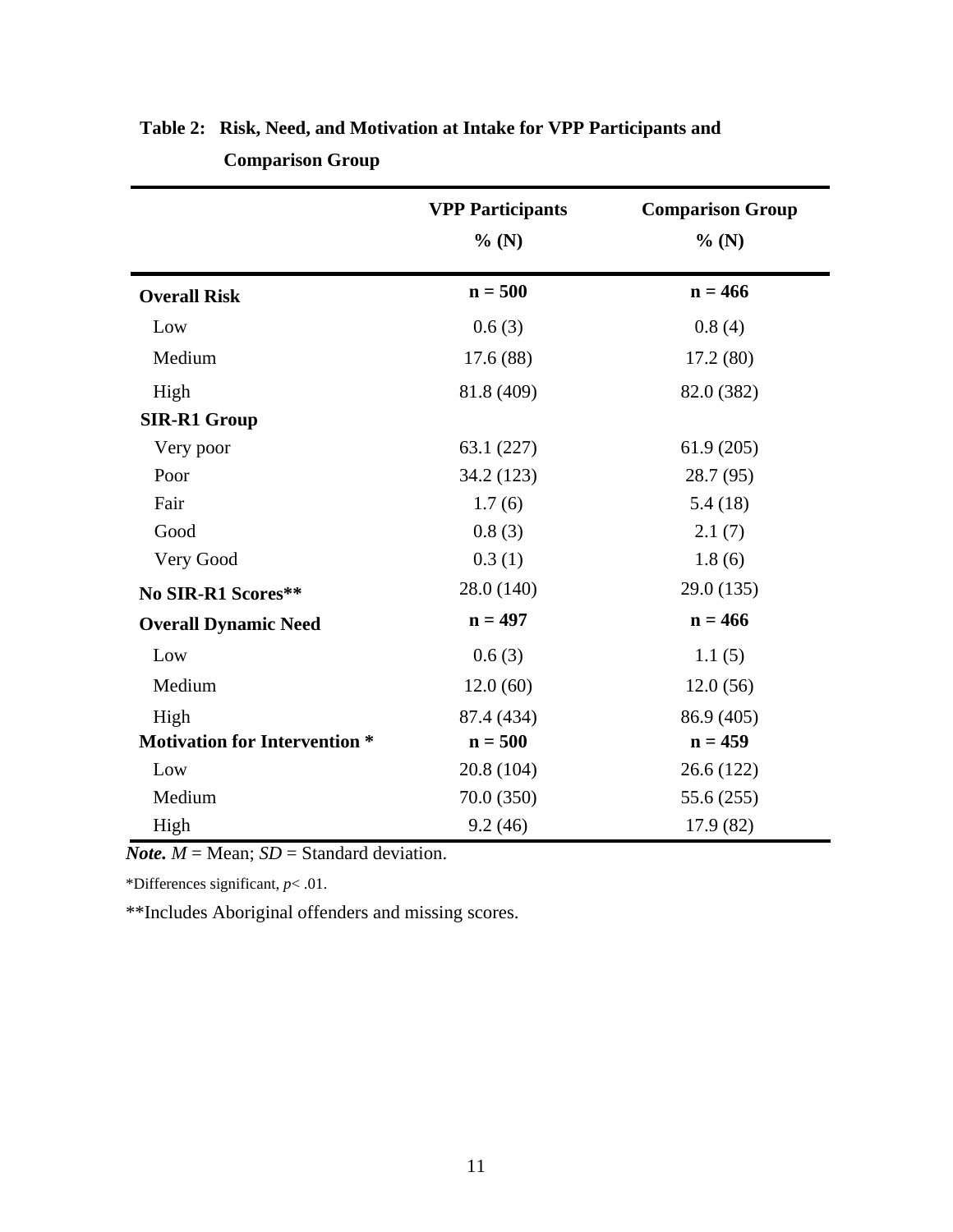|                                              | <b>VPP Participants</b><br>$\%$ (n=128) | <b>Comparison Group</b><br>$\%$ (n=128) |
|----------------------------------------------|-----------------------------------------|-----------------------------------------|
| <b>Risk</b>                                  |                                         |                                         |
| Low                                          | 0.8(1)                                  | 0.0(0)                                  |
| Medium                                       | 10.2(13)                                | 5.5(7)                                  |
| High                                         | 89.1 (114)                              | 94.5 (121)                              |
| <b>Need</b>                                  |                                         |                                         |
| Low                                          | 1.6(2)                                  | 0.8(1)                                  |
| Medium                                       | 4.7(6)                                  | 7.0(9)                                  |
| High                                         | 93.8 (120)                              | 92.2 (118)                              |
| <b>Motivation for Intervention</b><br>$\ast$ |                                         |                                         |
| Low                                          | 21.9(28)                                | 26.6(40)                                |
| Medium                                       | 68.0 (87)                               | 46.5(59)                                |
| High                                         | 10.1(13)                                | 22.0(28)                                |

### **Table 3: Risk, Need, and Motivation for Aboriginal VPP Participants and Aboriginal Comparison Group**

\*Differences significant, *p* < .01.

### **Referral Criteria**

To be referred to the VPP, participants had to have been convicted of at least two violent offences and scored in one of the two highest risk groups according to the SIR-R1. In cases where the SIR-R1 scores were not available, a high criminal-risk rating was required. An examination showed that 2.8% of the VPP participants (10 of 360) who had a SIR-R1 on file did not score in the two highest categories as per the referral criteria. Further, 11% of the Aboriginal offenders who participated in the VPP (14 out of 128) did not rate as a high risk as per the referral criteria (see Table 3).

### **VPP Completers and Non-Completers**

In this study,  $33.3\%$  (n=167) of offenders who started the VPP did not complete the program. In order to get a more precise break-down of the reasons for noncompletion, the VPP sample was divided into three categories based on whether or not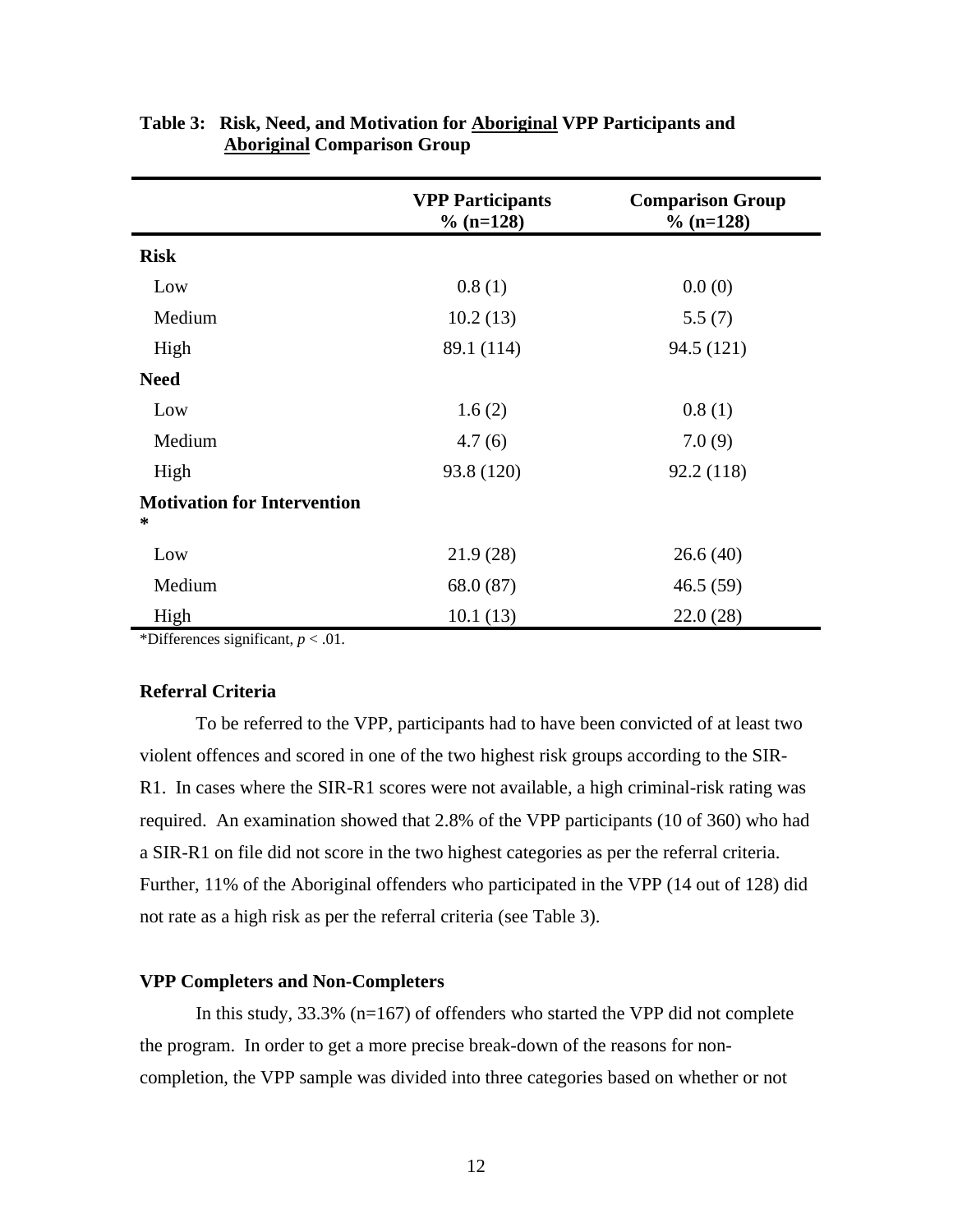the program was successfully completed: completers, dropouts, and administrative/personal non-completers. A series of analyses were then conducted to identify potential differences among these categories. As a reminder, to ensure consistency of the static risk measure for all participants, in the remainder of the analyses, the overall level of static risk result of the Static Factors Assessment was utilized.

 In total, 66.6% (n=333) of the VPP participants completed the program. This 'completer' category includes any offender who either successfully completed the program or attended all sessions without necessarily meeting the additional criterion of successful completion. A total of 167 offenders failed to complete the program. Of these, 60.5% (n=101) were in the 'drop-out' category. This category includes offenders who did not complete the program because of a self-initiated drop-out or because they were removed from the program by the facilitator for behavioural reasons. The remaining 39.5% (n=66) did not complete the program due to administrative (e.g., released, transferred) or personal (e.g., hospitalized, placed in segregation) reasons.

### **Demographic Information**

As seen in Table 4, there were no significant differences in racial composition among these groups,  $\chi^2$  (6, N = 500) = .10, *ns*. A trend toward significance was observed for marital status as a result of a higher percentage of single offenders in the drop-out group,  $\chi^2$  (6, N = 500) = 4.89,  $p < .08$ . The analyses also revealed that there were differences between the groups on age,  $F(2, 497) = 6.57$ ,  $p < .01$ . Post-hoc analyses indicated that VPP drop-outs were significantly younger than VPP completers and administrative/personal non-completers. Sentence length also significantly differed across the groups,  $F(2, 441) = 4.67$ ,  $p < .01$ . Post-hoc analyses revealed that VPP completers were serving significantly longer sentences than either the drop-outs or the administrative/personal non-completers.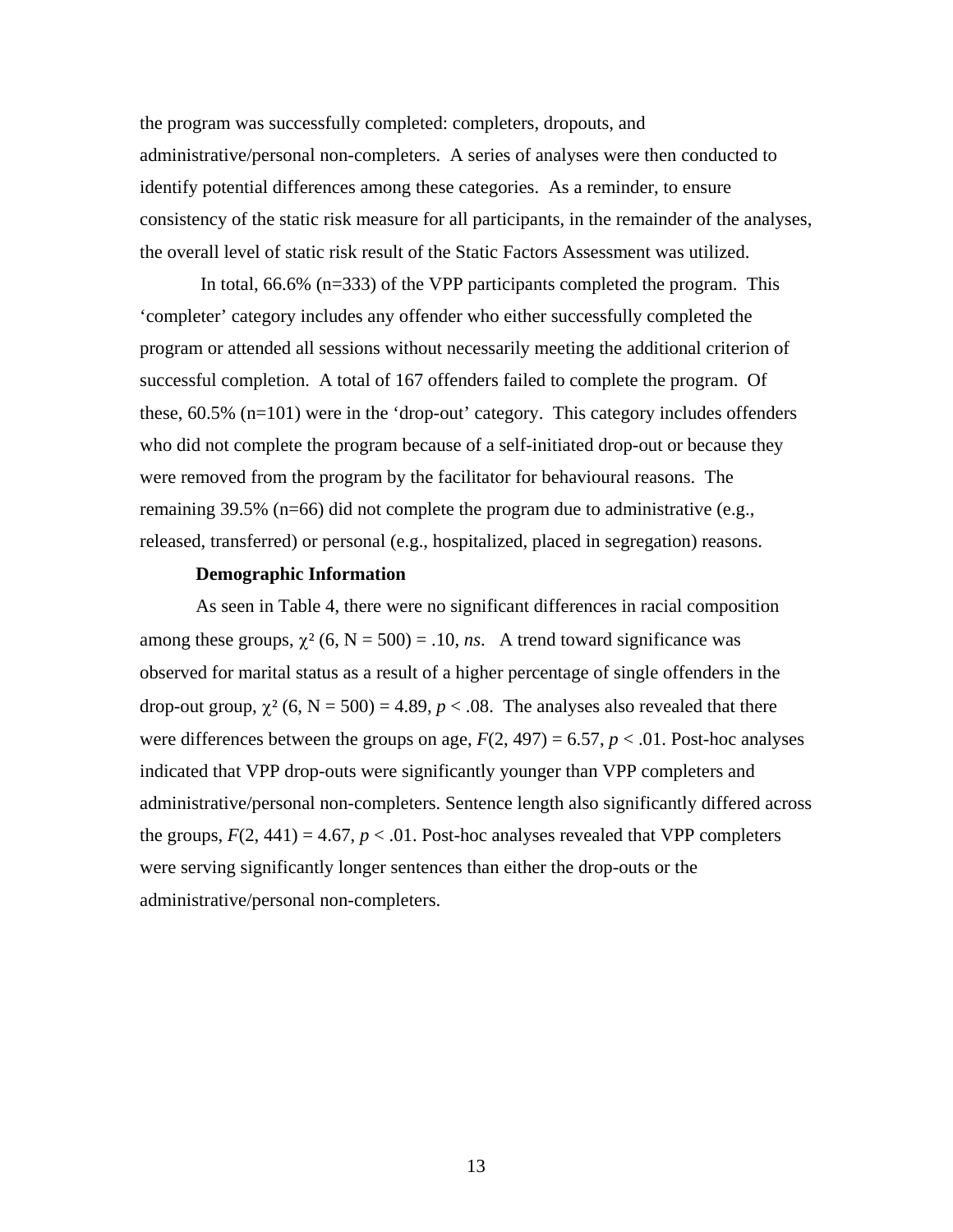|                                   | <b>Completers</b><br>% (n) | <b>Non-Completers</b>     |                                |
|-----------------------------------|----------------------------|---------------------------|--------------------------------|
|                                   |                            | <b>Drop-outs</b><br>% (n) | <b>Admin/Personal</b><br>% (n) |
| <b>Racial Composition</b>         |                            |                           |                                |
| Caucasian                         | 64.9 (216)                 | 66.3(67)                  | 66.7 $(44)$                    |
| Aboriginal                        | 26.1(87)                   | 24.8(25)                  | 24.2(16)                       |
| <b>Black</b>                      | 6.0(20)                    | 6.9(7)                    | 4.5(3)                         |
| Other                             | 3.0(10)                    | 2.0(2)                    | 4.5(3)                         |
| <b>Marital Status</b>             |                            |                           |                                |
| Single                            | 46.8(156)                  | 55.4 (56)                 | 45.5(30)                       |
| Married / Common-law              | 48.3(161)                  | 34.7(35)                  | 50.0(33)                       |
| Divorced / Separated              | 4.8(16)                    | 8.8(9)                    | 3.0(2)                         |
| Other                             | 0(0)                       | 1.0(1)                    | 1.5(1)                         |
| Age (at intake)                   |                            |                           |                                |
| $\boldsymbol{M}$                  | 30.86 <sup>a</sup>         | $27.74$ <sup>ab</sup>     | $31.38^{b}$                    |
| SD                                | (7.92)                     | (6.62)                    | (8.72)                         |
| <b>Sentence Length (years) **</b> | $n = 293$                  | $n = 88$                  | $n = 61$                       |
| M                                 | $7.82^{\rm a}$             | $5.71^{\rm a}$            | 5.77                           |
| <b>SD</b>                         | (7.53)                     | (5.12)                    | (4.42)                         |

# **Table 4: Racial Composition, Marital Status, Age, Risk, & Sentence Length for VPP Completers and Non-Completers**

Note:  $M = \text{Mean}$ ;  $SD = \text{Standard deviation}$ . Groups sharing a common letter differ significantly,  $p < .01$ .

\*\* Lifers and indeterminate offenders excluded from sentence length calculation

### **Risk and Need**

Differences between VPP completers, drop-outs, and administrative/personal noncompleters on risk and need were examined (see Table 5). Results show an overall comparable distribution of risk across low, medium and high categories between completers, drop-outs, and administrative/personal non-completers,  $\chi^2$  (4, N = 497) = 5.77, *ns*. A further analysis to specifically examine the Aboriginal subgroup also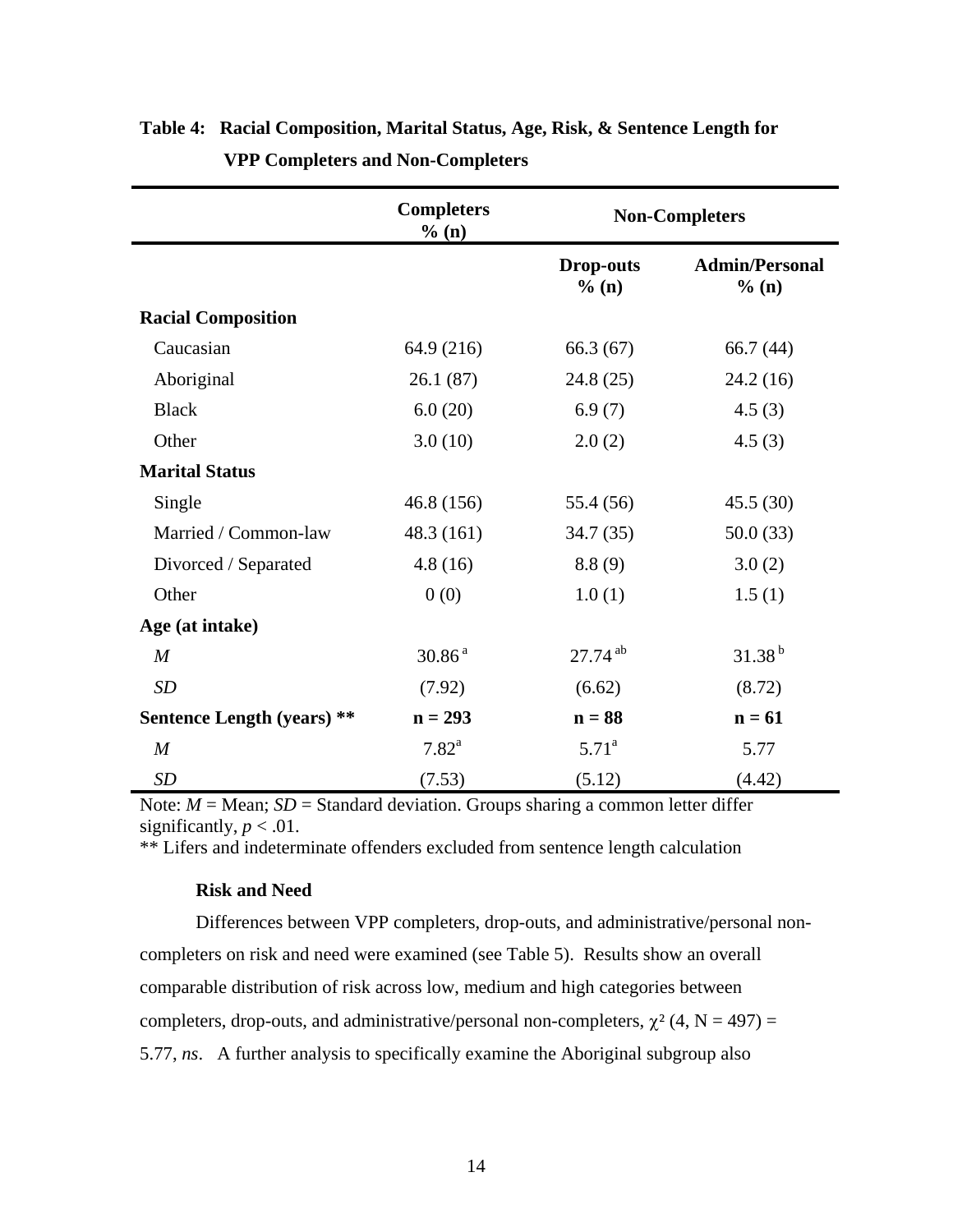revealed no differences in distribution of risk among the Aboriginal completers and the two Aboriginal non-completers groups,  $\chi^2$  (4, N = 128) = 5.45, *ns*.

Similar to risk, there were no differences on need among the various VPP groups,  $\chi^2$  (4, N = 497) = 3.13, *ns.* VPP participants were typically high-need offenders regardless of program completion status. The same pattern also holds within the Aboriginal subgroup,  $\chi^2$  (4, N = 128) = 1.07, *ns*.

|                             | <b>Completers</b><br>% (n) |                           | <b>Non-Completers</b>          |
|-----------------------------|----------------------------|---------------------------|--------------------------------|
|                             |                            | <b>Drop-outs</b><br>% (n) | <b>Admin/Personal</b><br>% (n) |
| <b>Entire VPP Group</b>     |                            |                           |                                |
| <b>Risk to Re-Offend</b>    |                            |                           |                                |
| Low                         | 0.3(1)                     | 1.0(1)                    | 1.5(1)                         |
| Medium                      | 17.3(57)                   | 13.9(14)                  | 25.8(17)                       |
| High                        | 82.4 (272)                 | 85.1 (86)                 | 72.7(48)                       |
| <b>Overall Dynamic Need</b> |                            |                           |                                |
| Low                         | 0.9(3)                     | 0(0)                      | 0(0)                           |
| Medium                      | 12.4(41)                   | 8.9(9)                    | 15.2(10)                       |
| High                        | 86.7 (286)                 | 91.1 (92)                 | 84.8 (56)                      |
| <b>Aboriginal Subgroup</b>  |                            |                           |                                |
| <b>Risk to Re-Offend</b>    |                            |                           |                                |
| Low                         | 1.1(1)                     | 0.0(0)                    | 0.0(0)                         |
| Medium                      | 9.2(8)                     | 4.0(1)                    | 25.0(4)                        |
| High                        | 89.7 (78)                  | 96.0(24)                  | 75.0(12)                       |
| <b>Overall Dynamic Need</b> |                            |                           |                                |
| Low                         | 2.3(2)                     | 0.0(0)                    | 0.0(0)                         |
| Medium                      | 4.6(4)                     | 4.0(1)                    | 6.3(1)                         |
| High                        | 93.1 (81)                  | 96.0 (24)                 | 93.8 (15)                      |

# **Table 5: Risk and Need at Intake for Entire Sample of VPP Completers and Non-Completers and for Aboriginal Subgroup**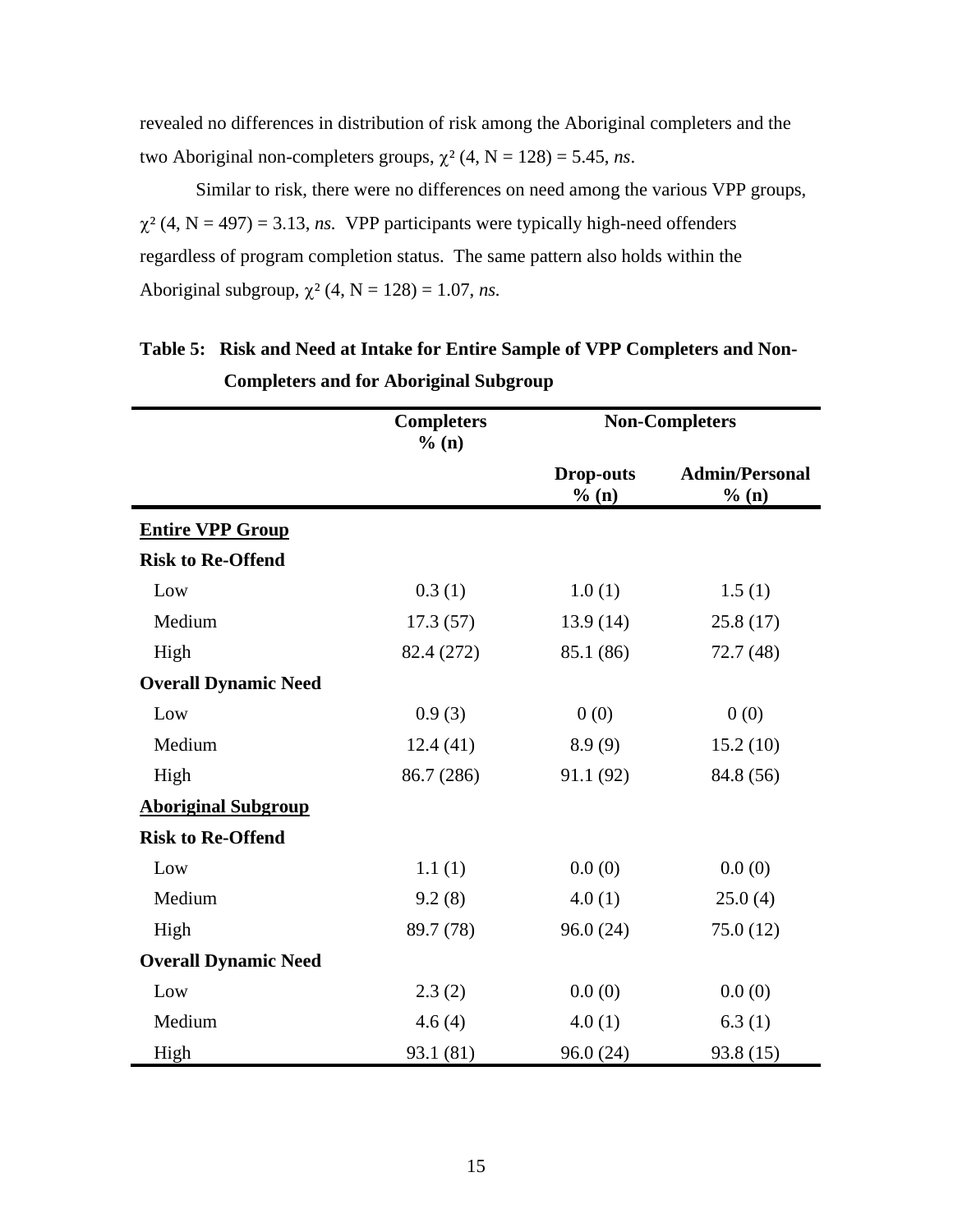### **Motivation**

Perhaps surprisingly, motivation for intervention (see Table 6) was not significantly different among VPP completers, drop-outs and adminstrative/personal noncompleters, neither among the entire VPP group,  $\chi^2$  (4,  $N = 500$ ) = 6.70, *ns*, nor among the the Aboriginal subgroup,  $\chi^2$  (4,  $N = 128$ ) = 4.82, *ns*.

|                            | Completers<br>% (n) |                    | Non-Completers          |
|----------------------------|---------------------|--------------------|-------------------------|
|                            |                     | Drop-outs<br>% (n) | Admin/Personal<br>% (n) |
| <b>Entire VPP Group</b>    |                     |                    |                         |
| <b>Motivation</b>          |                     |                    |                         |
| Low                        | 18.0(60)            | 26.7(27)           | 25.8(17)                |
| Medium                     | 71.5(238)           | 68.3 (69)          | 65.2(43)                |
| High                       | 10.5(35)            | 5.0(5)             | 9.1(6)                  |
| <b>Aboriginal Subgroup</b> |                     |                    |                         |
| <b>Motivation</b>          |                     |                    |                         |
| Low                        | 17.2(15)            | 36.0(9)            | 25.0(4)                 |
| Medium                     | 71.3(62)            | 60.0(15)           | 62.5(10)                |
| High                       | 11.5(10)            | 4.0(1)             | 12.5(2)                 |

# **Table 6: Motivation for Intervention for Entire Sample of VPP Group and Aboriginal Subgroup**

### **Other Program Participation**

Research suggests that prior program participation impacts or confounds research results regarding the efficacy of current programming (Lösel, 2001; Merill, Alterman, Cacciola, & Rutherford, 1999). For that reason, all core correctional programs completed by the offenders in this study during their current incarceration were taken into consideration. These core correctional programs included cognitive skills, living skills, sex offender, substance abuse, anger management, family violence, and other violencerelated programs. Due to low rates of participation in some of these programs, the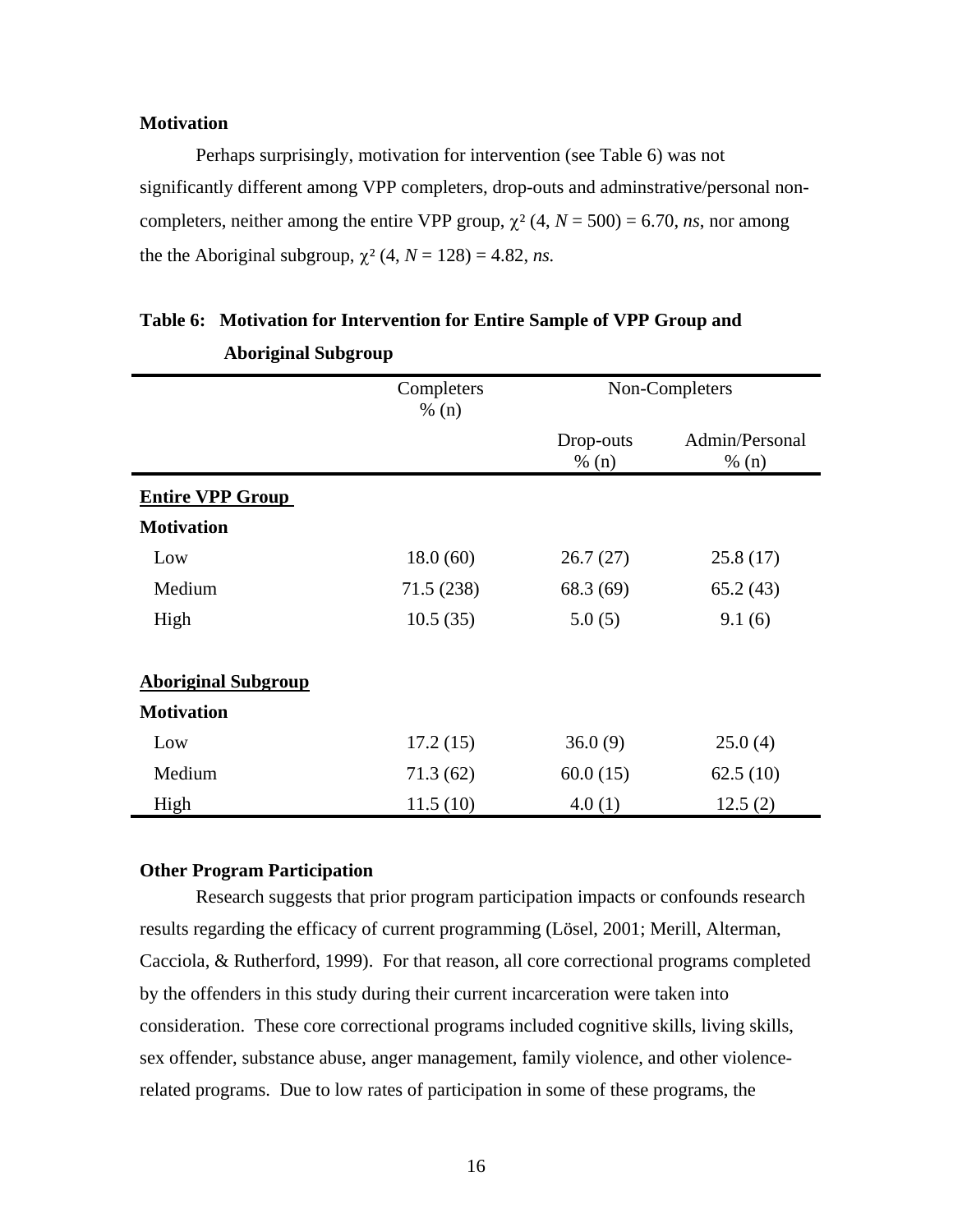treatment programs were divided into two categories: a category for programs with violence reduction content and a category for all other programs that do not directly target general violence.

As seen in Table 7, the VPP participants completed significantly more other violence-related core correctional programs than did the comparison group,  $t(964) = 6.16$ , *p* < .001. There was no difference, however, between the VPP participants and the comparison group on completion of non-violence-related programming,  $t(964) = -1.50$ , *ns*. Similarly, Aboriginal VPP participants also completed significantly more other violence-related programs,  $t(256) = 2.65$ ,  $p < .01$  than their matched comparison. No difference, however, existed between these 2 subgroups on completion of non-violencerelated programs,  $t(256) = -1.82$ , *ns.* 

|                            | <b>VPP</b> | <b>Comparison</b> |
|----------------------------|------------|-------------------|
| <b>Entire VPP Group</b>    |            |                   |
| Violence programs **       | 0.59(0.77) | 0.31(0.60)        |
| Non-violence programs      | 2.12(1.78) | 2.29(1.88)        |
| <b>Aboriginal Subgroup</b> |            |                   |
| Violence programs *        | 0.61(0.83) | 0.37(0.61)        |
| Non-violence programs      | 2.44(2.05) | 2.91(2.08)        |

**Table 7: Mean (Standard Deviation) Number of Programs Completed by VPP Participants and Comparison Group**

\*  $p < .01.$  \*\*  $p < .001.$ 

An additional examination of program participation by VPP completers and noncompleters was undertaken (see Table 8). The mean number of other violence-related programs completed by the VPP offenders did not significantly differ among completers, drop-outs, and adminstrative/personal non-completers, *F*(2, 499) = 0.51, *ns*. Conversely, there was a significant difference among the groups in the number of non-violencerelated programs they had completed,  $F(2, 499) = 6.60, p < .001$ . Post-hoc analyses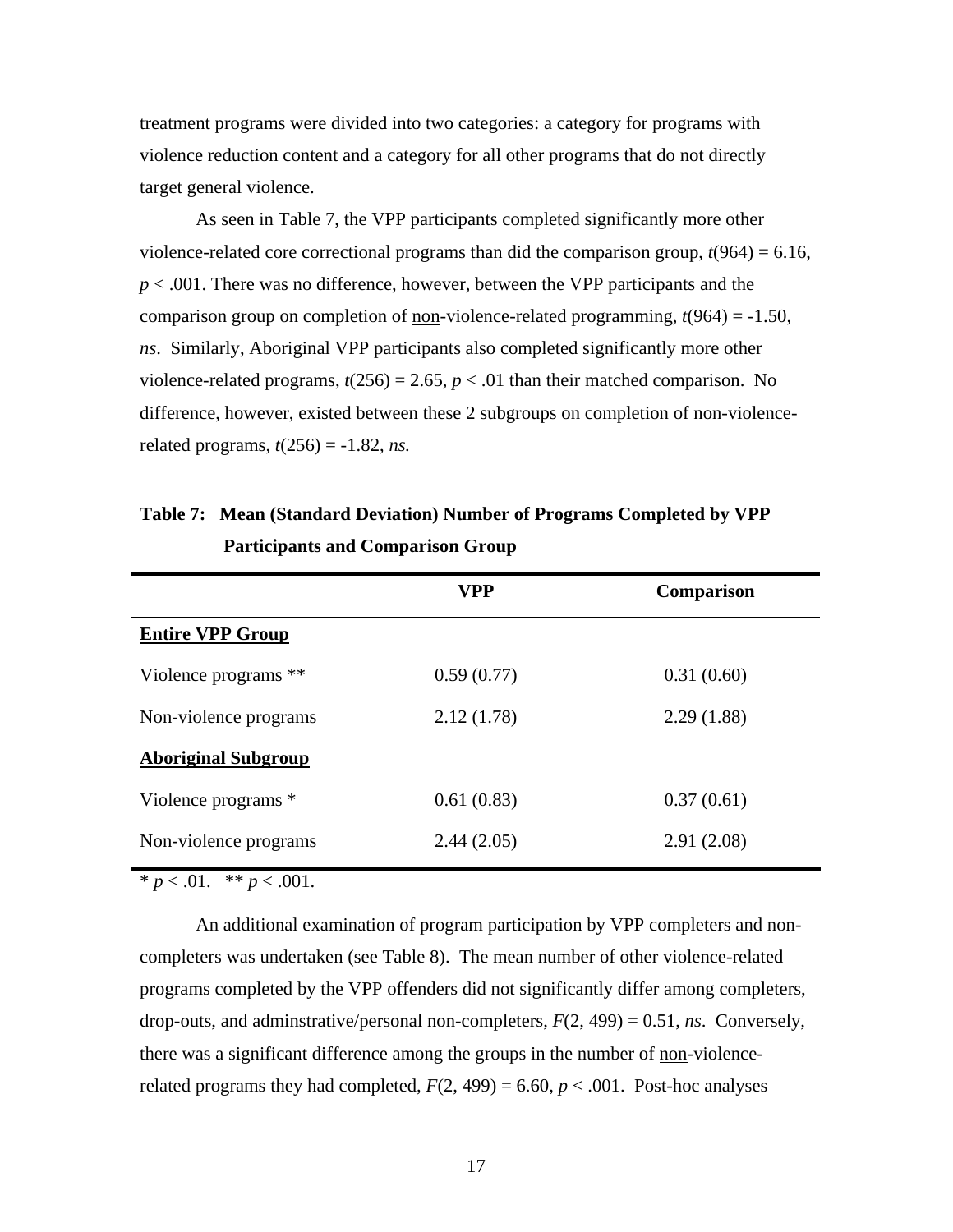revealed that VPP completers had completed significantly more non-violence-related programming during their incarceration than both VPP drop-outs and adminstrative/personal non-completers.

The Aboriginal offenders differed significantly in the number of other violencerelated programs in which they had participated,  $F(2, 127) = 4.84$ ,  $p < .01$ . Interestingly, the Aboriginal VPP adminstrative/personal non-completers had completed significantly more other violence-related programs than had either the completers or the drop-out groups. The number of non-violence-related programs also differed significantly among the Aboriginal offenders,  $F(2, 127) = 3.05$ ,  $p < .05$ . Aboriginal completers had completed more non-violence-related programs than drop-outs.

# **Table 8: Mean (Standard Deviation) Number of Programs Completed by the Different Categories of VPP Participants**

|                            | <b>Completers</b> | <b>Non-Completers</b> |                       |
|----------------------------|-------------------|-----------------------|-----------------------|
|                            |                   | <b>Drop-outs</b>      | <b>Admin/Personal</b> |
| <b>Entire VPP Group</b>    |                   |                       |                       |
| Violence programs          | 0.58(0.78)        | 0.54(0.72)            | 0.67(0.77)            |
| Non-violence programs***   | 2.32(1.81)        | 1.71(1.64)            | 1.71(1.65)            |
| <b>Aboriginal Subgroup</b> |                   |                       |                       |
| Violence programs**        | 0.55(0.84)        | 0.44(0.65)            | 1.18(0.83)            |
| Non-violence programs*     | 2.69(2.11)        | 1.56(1.50)            | 2.50(2.19)            |

 $*_{p}$  < .05.  $*_{p}$  < .01.  $*_{p}$  < .001.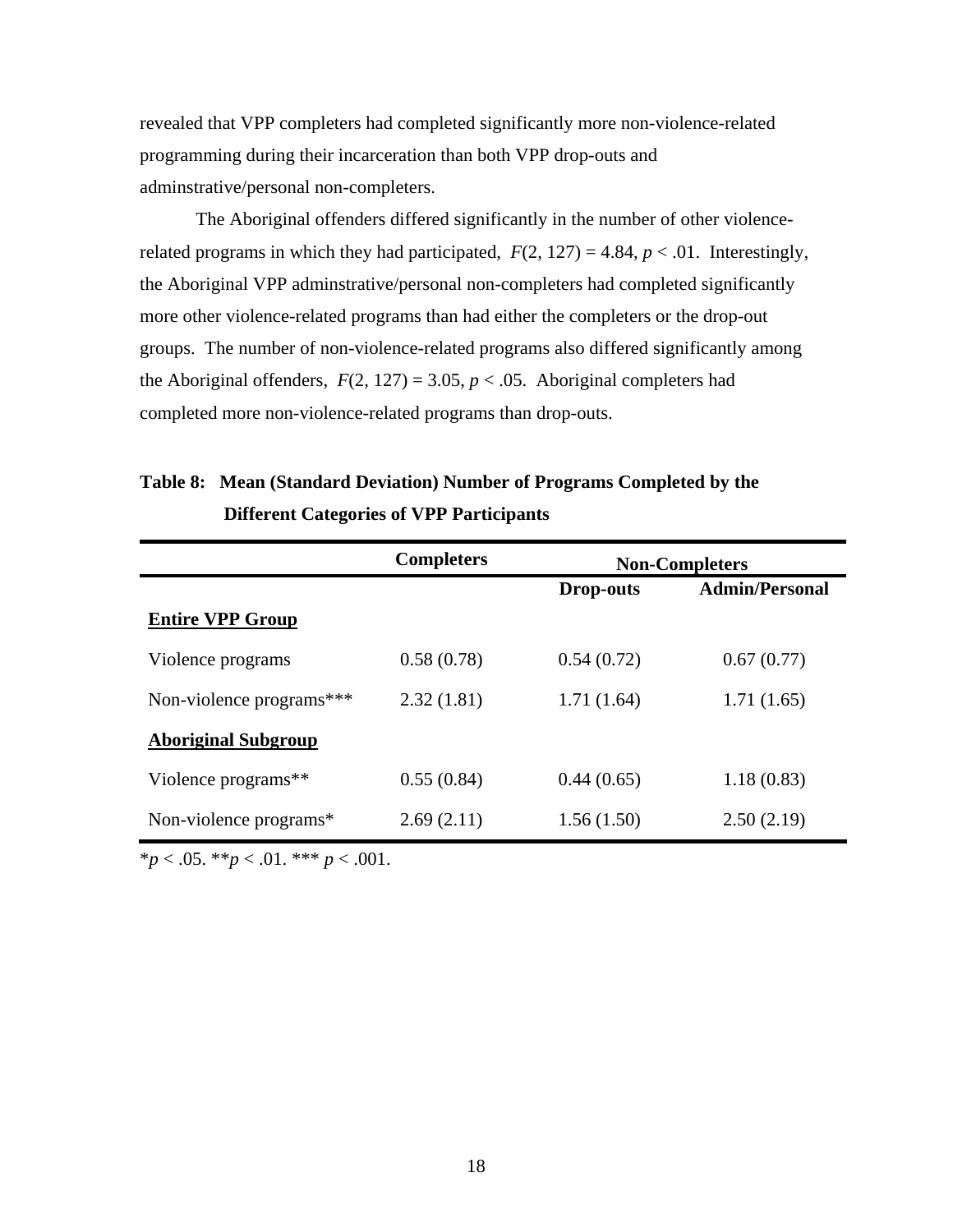### **Institutional Incidents**

 Although recidivism rates provide the ultimate indicator of program success, institutional incidents are a credible source of proximate outcome of the efficacy of the VPP in reducing violent behaviour (Serin, 2001). To determine the impact of the VPP on institutional adjustment or incidents, within-group analyses examined pre- and postprogram changes on minor and major institutional incidents. These analyses were conducted on 3-month segments up to one year pre and post VPP, and then for the cumulative effect at 6 months and at 1 year. Only offenders who had completed the program were included in these analyses. It is noted that as the time frame included in the analyses expanded, there was a reduction in the number of offenders due to releases.

 As can be seen in Tables 9 and 10, there were no differences on minor institutional charges for any of the groups, including Aboriginal subgroups.

|                                                              | <b>Pre-VPP</b> | Post-VPP   | $\boldsymbol{p}$ |
|--------------------------------------------------------------|----------------|------------|------------------|
| <b>Minor Charges</b>                                         |                |            |                  |
| 0 to 3 months $(n=324)$                                      | 0.54(1.13)     | 0.47(1.11) | ns               |
| 3 to 6 months $(n=304)$                                      | 0.66(1.84)     | 0.49(1.56) | ns               |
| 6 to 9 months $(n=274)$                                      | 0.35(0.95)     | 0.46(1.29) | ns               |
| 9 to 12 months $(n=246)$                                     | 0.38(1.11)     | 0.38(.96)  | ns               |
| Total at 6 months $(n=304)$<br>( <i>i.e.</i> cumulative)     | 1.17(2.45)     | 0.94(2.35) | ns               |
| Total at 1 year ( $n = 246$ )<br>( <i>i.e.</i> , cumulative) | 1.83(3.30)     | 1.82(4.24) | ns               |

**Table 9: Mean Number (SD) of Minor Institutional Misconduct Charges for Entire Group of VPP Completers Group, Pre and Post VPP** 

*Note. p* **= level of statistical significance.**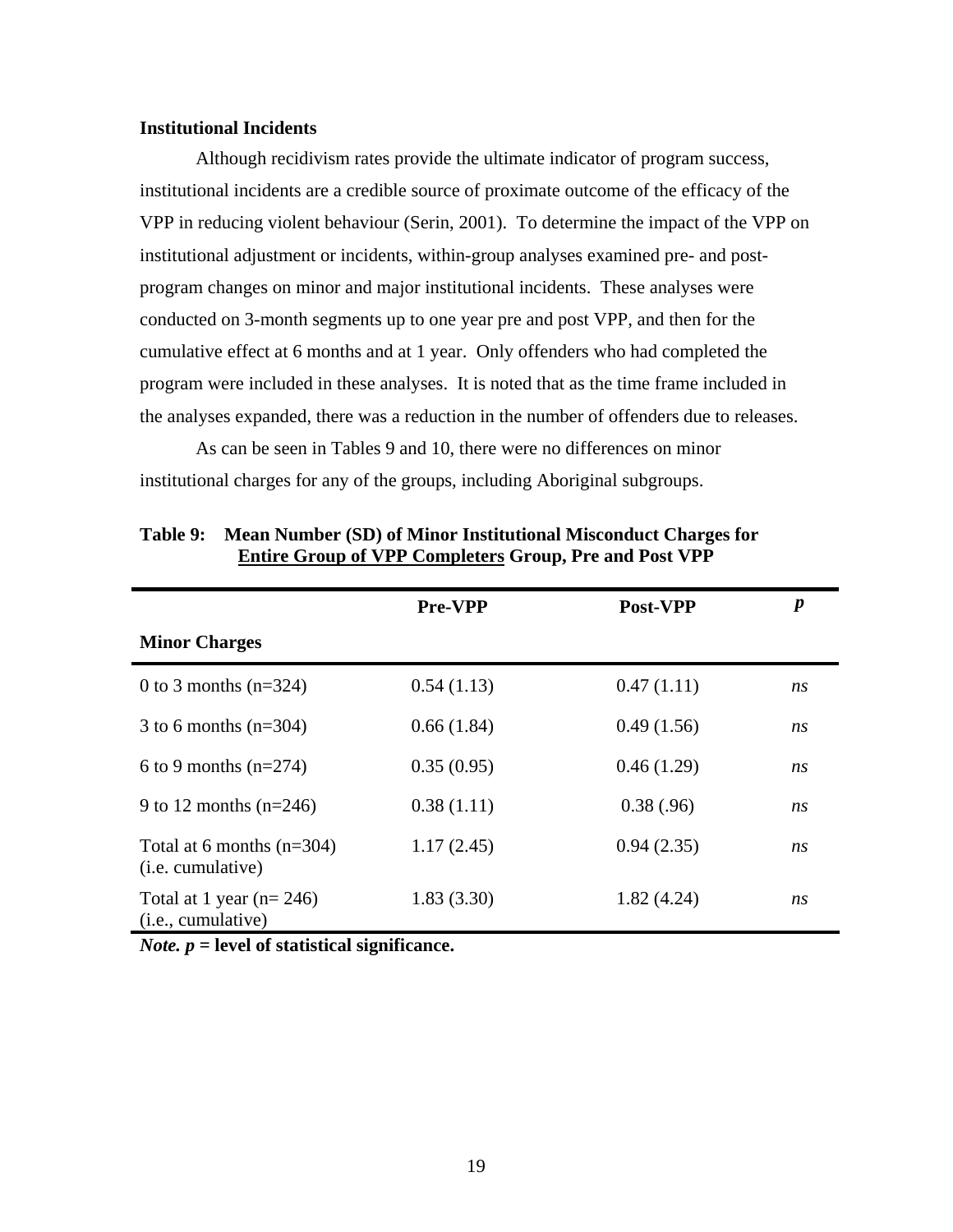|                                                           | <b>Pre-VPP</b> | Post-VPP   | p  |
|-----------------------------------------------------------|----------------|------------|----|
| <b>Minor Charges</b>                                      |                |            |    |
| 0 to 3 months $(n=85)$                                    | 0.49(1.09)     | 0.39(0.79) | ns |
| 3 to 6 months $(n=83)$                                    | 0.77(2.04)     | 0.37(0.74) | ns |
| 6 to 9 months $(n=75)$                                    | 0.28(.74)      | 0.27(.60)  | ns |
| 9 to 12 months $(n=69)$                                   | 0.28(.94)      | 0.38(.67)  | ns |
| Total at 6 months $(n=83)$<br>( <i>i.e.</i> , cumulative) | 1.24(2.79)     | 0.76(1.15) | ns |
| Total at 1 year $(n=69)$<br>( <i>i.e.</i> , cumulative)   | 1.58(2.68)     | 1.36(1.58) | ns |

**Table 10: Mean Number (SD) of Minor Institutional Misconduct Charges for Aboriginal Completers, Pre and Post VPP** 

*Note. p* **= level of statistical significance.**

In terms of major institutional charges, differences were found among the groups. Specifically, there were significant reductions in major charges in the 0- to-3-month period,  $t(323) = 2.02$ ,  $p < .05$ , and in the 3-to-6-month period,  $t(303) = 2.46$ ,  $p < .01$ , following completion of the program. While there were no differences in the 6-to-9 and the 9-to-12-month periods, the cumulative effects at 6 months and 1 year were significantly different,  $t(303) = 3.15$ ,  $p < .01$ , and  $t(245) = 2.49$ ,  $p < .02$  respectively (see Table 11).

Within the Aboriginal subgroups, differences on major charges pre and post VPP were not so pronounced. Specifically, the 3-to-6-month- period showed a significant reduction in charges,  $t(82) = 2.11$ ,  $p < .04$ , as did the cumulative effect at 6 months,  $t(82)$  $= 2.09, p < .04$  (see Table 12).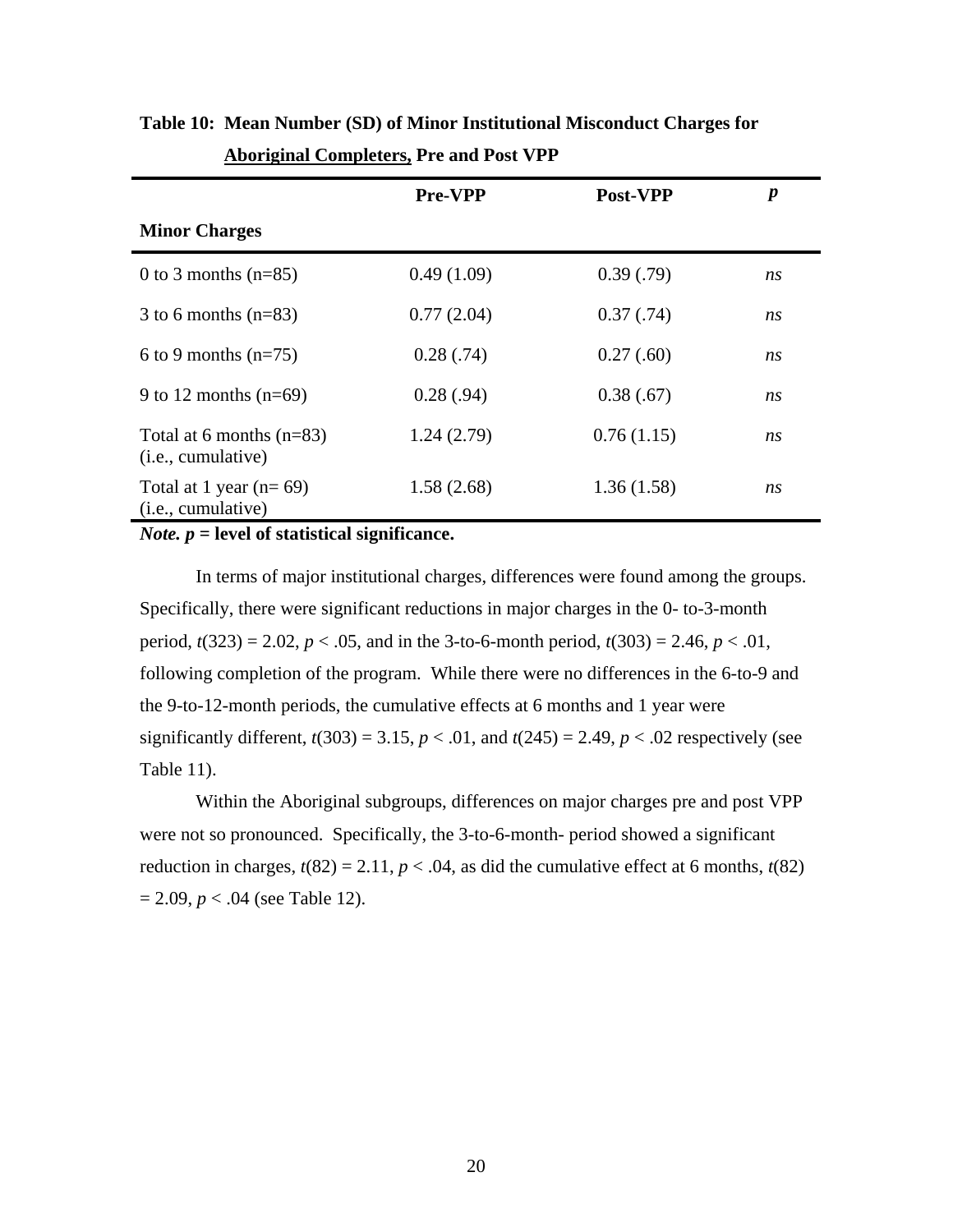|                                                               | <b>Pre-VPP</b> | Post-VPP   | $\boldsymbol{p}$ |
|---------------------------------------------------------------|----------------|------------|------------------|
| <b>Major Charges</b>                                          |                |            |                  |
| 0 to 3 months $(n=324)$                                       | 0.38(.93)      | 0.27(0.74) | .05              |
| 3 to 6 months $(n=304)$                                       | 0.37(0.96)     | 0.22(.58)  | .01              |
| 6 to 9 months $(n=274)$                                       | 0.27(.90)      | 0.21(.56)  | n <sub>S</sub>   |
| 9 to 12 months<br>$(n=246)$                                   | 0.24(.64)      | 0.24(0.72) | ns               |
| Total at 6 months<br>$(n=304)$<br>( <i>i.e.</i> , cumulative) | 0.75(1.53)     | 0.48(1.05) | .01              |
| Total at 1 year $(n=$<br>246)<br>(i.e., cumulative)           | 1.32(2.31)     | 0.96(1.66) | .02              |

# **Table 11: Mean Number (SD) of Major Institutional Misconduct Charges for Entire VPP Completers, Pre and Post VPP**

*Note. p* **= level of statistical significance.**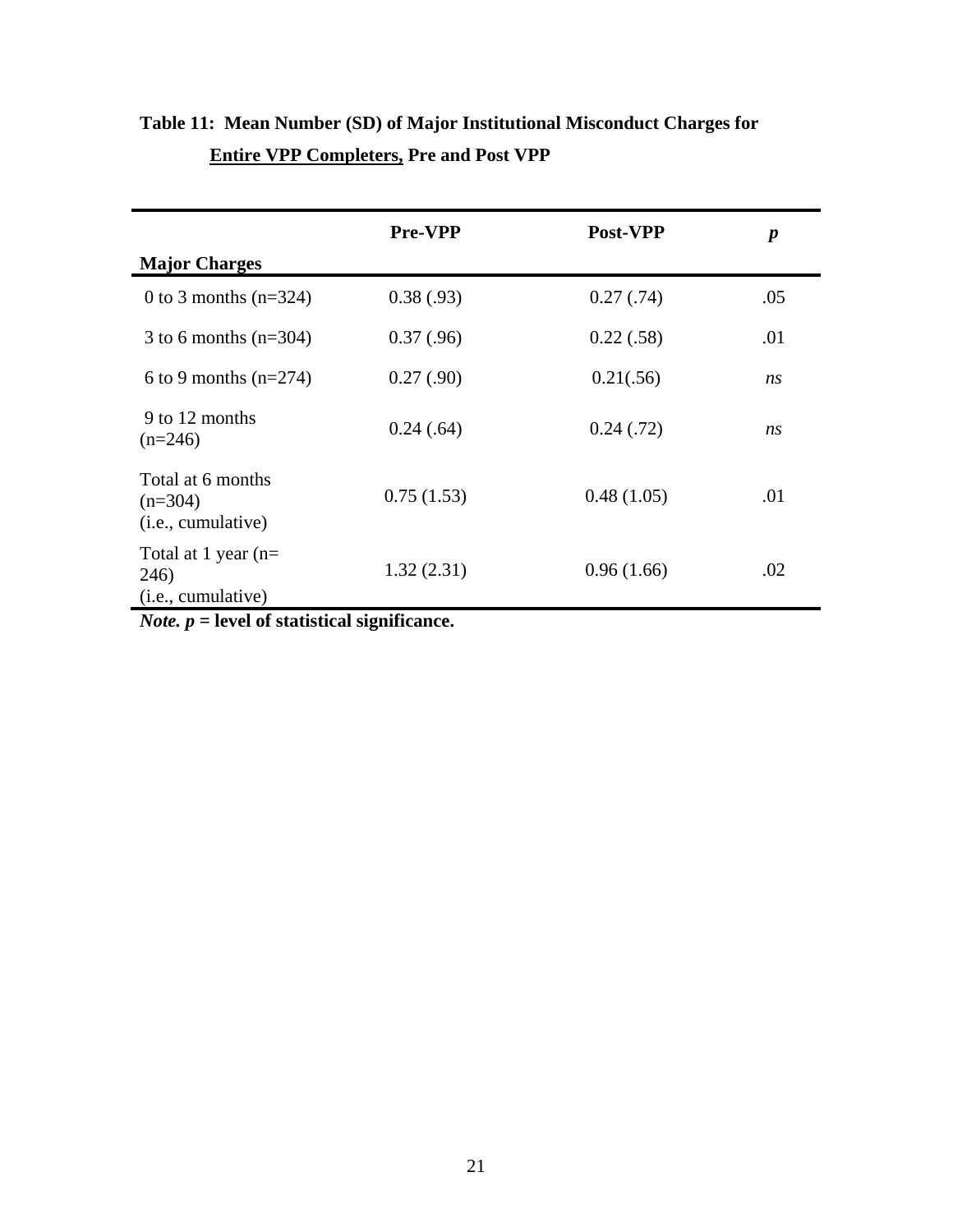|                                                              | Pre-VPP    | Post-VPP   | $\boldsymbol{p}$ |
|--------------------------------------------------------------|------------|------------|------------------|
| <b>Major Charges</b>                                         |            |            |                  |
| 0 to 3 months $(n=85)$                                       | 0.35(.93)  | 0.26(.90)  | ns               |
| 3 to 6 months $(n=83)$                                       | 0.33(1.07) | 0.07(.30)  | .04              |
| 6 to 9 months $(n=75)$                                       | 0.15(.39)  | 0.19(.54)  | ns               |
| 9 to 12 months<br>$(n=69)$                                   | 0.10(0.42) | 0.19(.55)  | ns               |
| Total at 6 months<br>$(n=83)$<br>( <i>i.e.</i> , cumulative) | 0.69(1.72) | 0.34(0.94) | .04              |
| Total at 1 year<br>$(n=69)$<br>( <i>i.e.</i> , cumulative)   | 0.87(1.96) | 0.68(1.43) | ns               |

**Table 12: Mean Number (SD) of Major Institutional Misconduct Charges for Aboriginal Completers, Pre and Post VPP** 

*Note. p* **= level of statistical significance.**

### **Release**

 For descriptive purposes only, Table 13 presents the release types for the entire VPP and comparison groups, and for the Aboriginal subgroups. As can be seen, the majority of these offenders were released on statutory release. Interestingly though, VPP completers, whether Aboriginal or not, obtained a greater proportion of day parole releases than offenders who did not complete the program, and offenders who never participated in the VPP.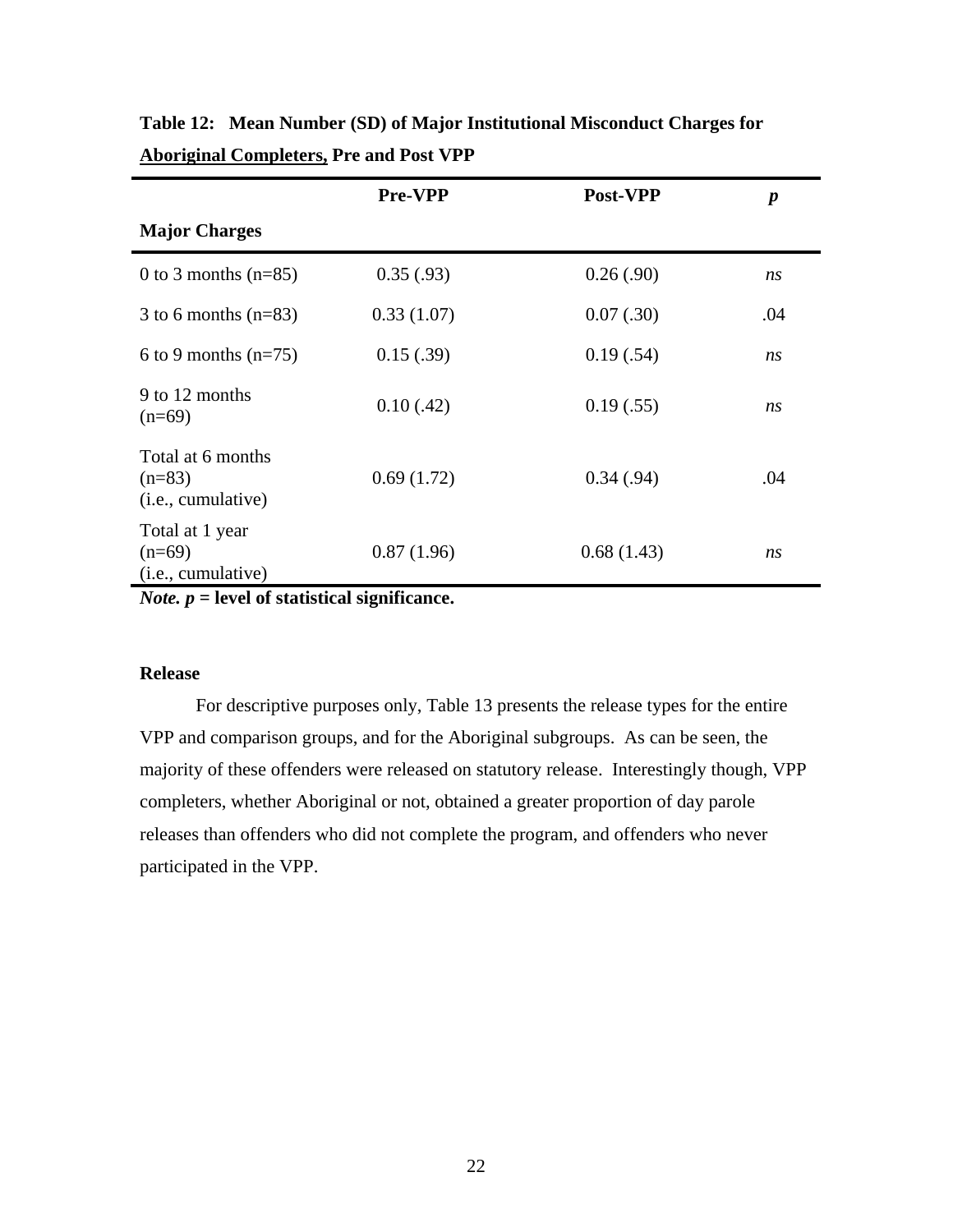|                               | Completers       | Non-Completers<br>% $(n)$ |                  | Comparison |
|-------------------------------|------------------|---------------------------|------------------|------------|
|                               | % $(n)$          |                           |                  | % $(n)$    |
|                               |                  | Drop-outs                 | Admin/Personal   |            |
| <b>Entire Sample</b>          | $N=300$          | $N=84$                    | $N=62$           | $N = 446$  |
| Day Parole                    | 23.0(69)         | $\boldsymbol{0}$          | 1.6(1)           | 9.2(41)    |
| <b>Full Parole</b>            | 0.7(2)           | $\boldsymbol{0}$          | $\boldsymbol{0}$ | 1.6(7)     |
| Statutory<br>Release          | 39.3 (118)       | 64.3 (54)                 | 62.9(39)         | 43.9 (196) |
| <b>Warrant Expiry</b>         | 2.3(7)           | 6.0(5)                    | 6.5(4)           | 4.9(22)    |
| <b>Total Released</b>         | 65.3 (196)       | 70.2(59)                  | 71.0(44)         | 59.6 (266) |
| <b>Aboriginal</b><br>Subgroup | $N=87$           | $N=25$                    | $N=16$           | $N = 128$  |
| Day Parole                    | 26.4(23)         | $\boldsymbol{0}$          | 6.2(1)           | 9.4(12)    |
| <b>Full Parole</b>            | $\boldsymbol{0}$ | $\overline{0}$            | $\theta$         | 2.3(3)     |
| <b>Statutory</b><br>Release   | 34.5 (30)        | 64.0(16)                  | 37.5(6)          | 46.9(60)   |
| <b>Warrant Expiry</b>         | 4.6(4)           | 8.0(2)                    | 18.7(3)          | 9.4(12)    |
| <b>Total Released</b>         | 65.5(57)         | 72.0(18)                  | 62.5(10)         | 70.0(87)   |

### **Table 13: Release Type for Offenders in VPP and Comparison Groups**

### **Rates of Failures and Recidivism**

Also for descriptive purposes only, Table 14 shows the unadjusted rates of failures, revocations, new offences, new violent offences, and new sexual offences following release. As a reminder, *any failure* includes a revocation or a new offence; *revocations* only include those revocations for failure to abide with release conditions; and *recidivism* includes any revocation due to a new offence as well as any new criminal offences committed post-warrant. It is also noted that for the purpose of these analyses and all subsequent analyses on failures, revocations, and recidivism, due to low base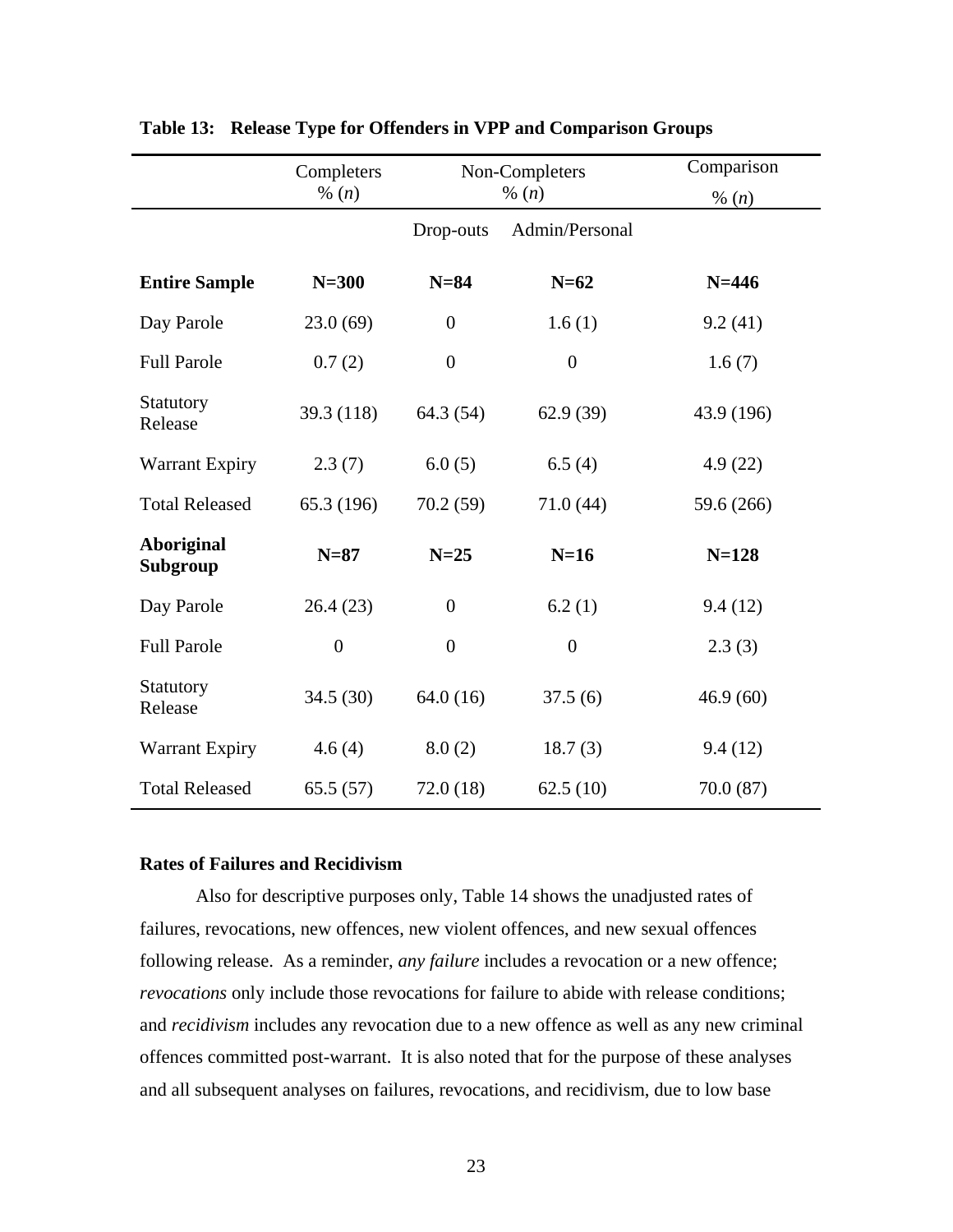rates, offenders who started but failed to complete the program for any reason (i.e., dropouts and adminstrative/personal non-completers) were combined into one overall group called *non-completers*. As seen in Table 14, offenders who completed the VPP, whether Aboriginal or not, had uniformly lower rates of any failure, revocations, and recidivism than the non-completers and the comparison.

|                             | <b>Completers</b><br>(N) | <b>Non-Completers</b><br>(N) | Comparison<br>(N) |
|-----------------------------|--------------------------|------------------------------|-------------------|
| <b>Entire Sample</b>        |                          |                              |                   |
| Any failure                 | 51.8% (103)              | 63.2% (67)                   | 79.3% (211)       |
| Revocation                  | 28.1% (56)               | 25.5% (27)                   | 39.1% (104)       |
| Any recidivism <sup>*</sup> | 24.6% (49)               | 37.7% (40)                   | 41.0% (109)       |
| Violent recidivism          | 8.5% (17)                | 24.5% (26)                   | 21.8% (58)        |
| Sexual recidivism           | $0.5\%$ (1)              | $1.9\%$ (2)                  | $1.1\%$ (3)       |
| <b>Aboriginal Subgroup</b>  |                          |                              |                   |
| Any failure                 | 59.6% (31)               | 53.6% (15)                   | 85.5% (71)        |
| Revocation                  | 30.8% (16)               | $10.7\%$ (3)                 | 33.7% (28)        |
| Any recidivism <sup>*</sup> | 28.8% (15)               | 42.9% (12)                   | 51.8% (43)        |
| Violent recidivism          | $9.6\%$ (5)              | 28.65% (8)                   | 32.5% (27)        |
| Sexual recidivism           | $0.0\%$ (0)              | $3.6\%$ (1)                  | $1.2\%$ (1)       |

# **Table 14: Any Failures, Revocations, and Re-offence Rates for Entire VPP Participants, Comparison Group, and Aboriginal Subgroups**

\* includes general, violent, and sexual offences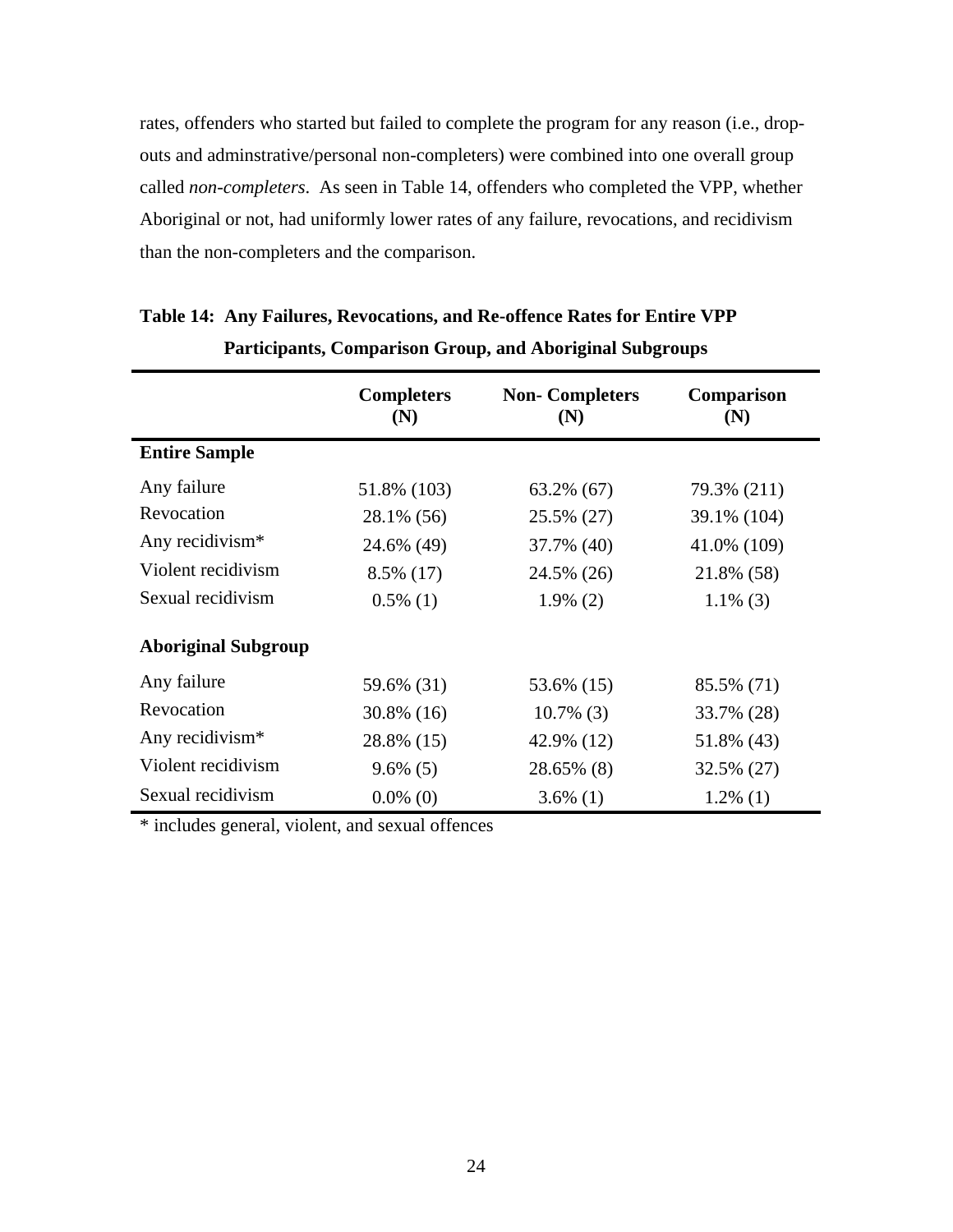### **The Impact of the VPP on Failures and Recidivism**

The impact of the VPP was examined through a series of Cox regressions. Cox regression analyses allow for the examination of the relationship between VPP participation and reduced recidivism, while controlling for other variables that could also influence recidivism. For this study, completion of other violence program, completion of non-violence programs, and risk were entered as covariates to control their potential effect on recidivism. Cox regression analyses yield hazard ratios, also known as risk ratios. The hazard ratio indicates the increase in the rate of recidivism in one group compared to the other. A hazard ratio of 1.00 indicates no association between the predictor variable and the rate of recidivism. Values greater than 1.00 indicate a higher rate of recidivism, whereas values less than 1.00 indicate a lower rate. For each series of analyses, the rate of failures, any recidivism, and violent recidivism were examined among completers, non-completers, and the comparisons.

### **Entire Sample**

In the first series of Cox regressions, all offenders who started the VPP, regardless of whether or not they completed the program, were compared to the untreated comparison group. As shown in Table 15, as a group, offenders who started the VPP did not differ significantly from the comparison group in the rate of failure or recidivism.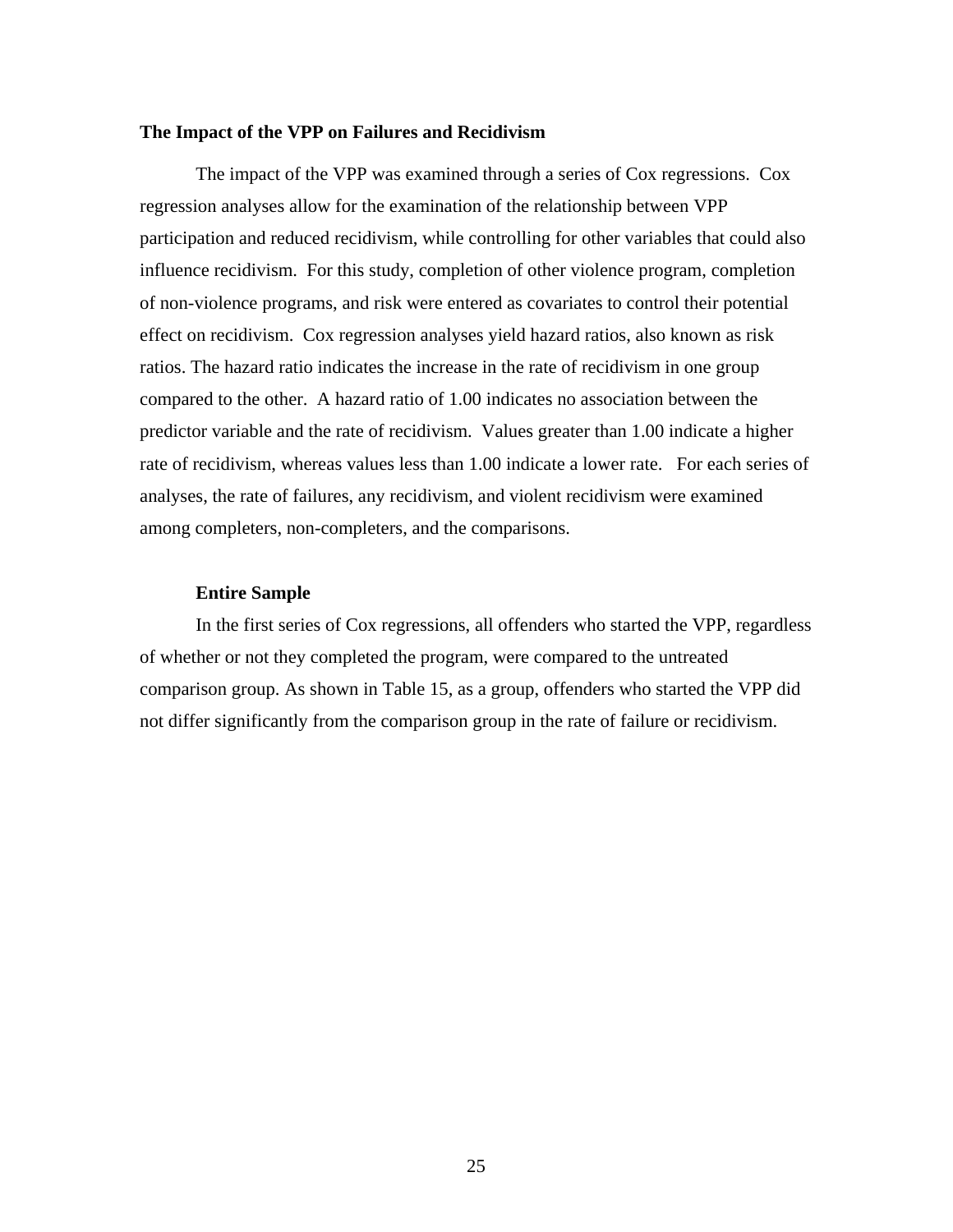|                          | Any failure     | Any recidivism  | <b>Violent</b>  |
|--------------------------|-----------------|-----------------|-----------------|
|                          | $N = 564$       | $N = 564$       | recidivism      |
|                          |                 |                 | $N = 563$       |
|                          | HR (CI)         | HR (CI)         | HR (CI)         |
| <b>Violence programs</b> | 1.00            | 1.14            | 1.19            |
|                          | $(0.87 - 1.17)$ | $(0.94 - 1.39)$ | $(0.91 - 1.55)$ |
| Other programs           | 1.01            | 1.05            | 1.05            |
|                          | $(0.95 - 1.07)$ | $(0.97 - 1.14)$ | $(0.94 - 1.17)$ |
| <b>Risk</b>              | 0.90            | 0.87            | 0.98            |
|                          | $(0.71 - 1.14)$ | $(0.63 - 1.21)$ | $(0.61 - 1.57)$ |
| VPP participants vs.     |                 |                 |                 |
| comparison group         | 1.14            | 1.03            | 1.11            |
|                          | $(0.93 - 1.41)$ | $(0.77 - 1.39)$ | $(0.74 - 1.67)$ |
|                          |                 |                 |                 |

**Table 15: Cox Regression Analyses for Entire VPP Sample – Regardless of Completion Status** 

*Note.*  $HR =$  Hazard ratio.  $CI = 95\%$  confidence interval.

In the next set of Cox regressions, VPP participants were divided into those who had completed the program and those who had failed to complete the program. The completers were then compared to both the non-completers and the untreated comparison group. As shown in Table 16, completion of the VPP had a positive impact on failures, any recidivism, and violent recidivism. In comparison to VPP completers, offenders who had never participated in the program had a 1.36 times greater rate of any failures (*p* < .05), a 1.36 times greater rate of any recidivism ( $p < .08$ ), and finally, a 2.10 times greater rate of violent recidivism ( $p < .05$ ). As is typically found with offenders who start but fail to complete a program, non-completers in this study had a rate of failure that was 1.69 times greater ( $p < .05$ ), a rate of any recidivism that was 2.22 times greater ( $p < .05$ ), and a rate of violent recidivism that was 4.25 times greater  $(p < .05)$  than the program completers (see Table 16).

Neither risk nor participation in other violence- or non-violence-related programs was associated with the rates of failure, any recidivism, or violent recidivism.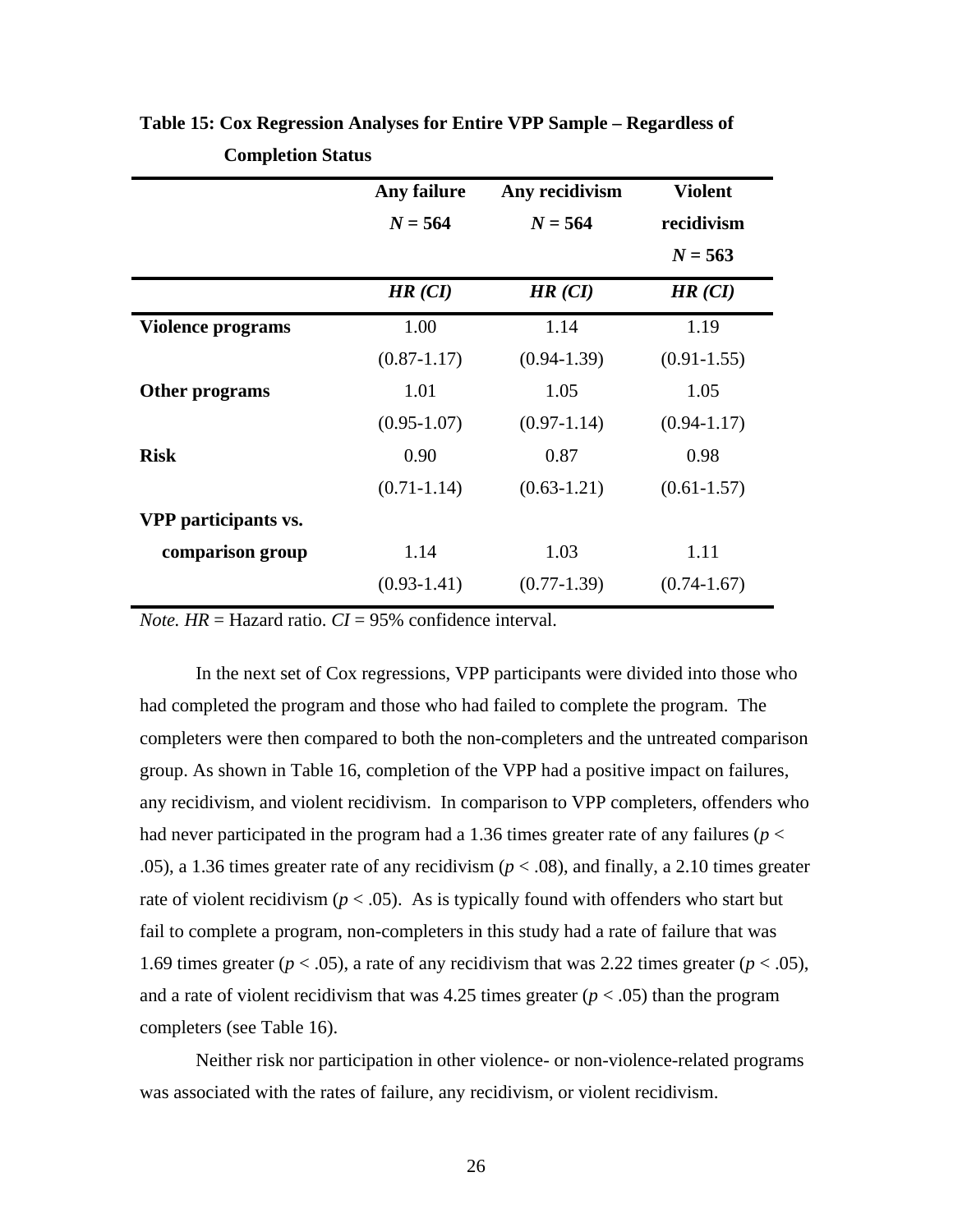| Any failure     | Any recidivism   | <b>Violent</b>  |
|-----------------|------------------|-----------------|
| $N = 564$       | $N = 564$        | recidivism      |
|                 |                  | $N = 563$       |
| HR (CI)         | HR (CI)          | HR (CI)         |
| 0.99            | 1.12             | 1.14            |
| $(0.85 - 1.15)$ | $(0.91 - 1.36)$  | $(0.87 - 1.49)$ |
| 1.01            | 1.05             | 1.05            |
| $(0.96 - 1.07)$ | $(0.97 - 1.14)$  | $(0.94 - 1.17)$ |
| 0.91            | 0.88             | 0.99            |
| $(0.72 - 1.15)$ | $(0.63 - 1.22)$  | $(0.62 - 1.59)$ |
|                 |                  |                 |
| $1.69*$         | $2.22*$          | $4.25*$         |
| $(1.23 - 2.32)$ | $(1.44 - 3.45)$  | $(2.27 - 7.95)$ |
| $1.36*$         | $1.36^{\dagger}$ | $2.10*$         |
| $(1.07 - 1.73)$ | $(0.96-1.95)$    | $(1.20-3.68)$   |
|                 |                  |                 |

### **Table 16: Cox Regression Analyses for VPP Completers**

*Note.*  $HR = \text{Hazard ratio}$ .  $CI = 95\%$  confidence interval.

 $\frac{1}{p}$  *< .*08. \* *p* < .05.

### **Aboriginal Subgroup**

The same series of analyses were re-run for the Aboriginal subgroups (see Tables 17 and 18). In the first series of Cox regressions, VPP Aboriginal participants (including non-completers) did not differ significantly from the comparison group in the rate of failure or recidivism (Table 17). There was, however, a trend toward significance ( $p <$ .10) for violent recidivism. The rate of violent recidivism was almost two times greater  $(HR = 1.81)$  among Aboriginal offenders who had never participated in the VPP compared to those who had.

When the VPP Aboriginal completers were compared to the Aboriginal noncompleters and to the Aboriginal untreated comparison group, the results were more positive (see Table 18). In comparison to Aboriginal VPP completers, offenders who had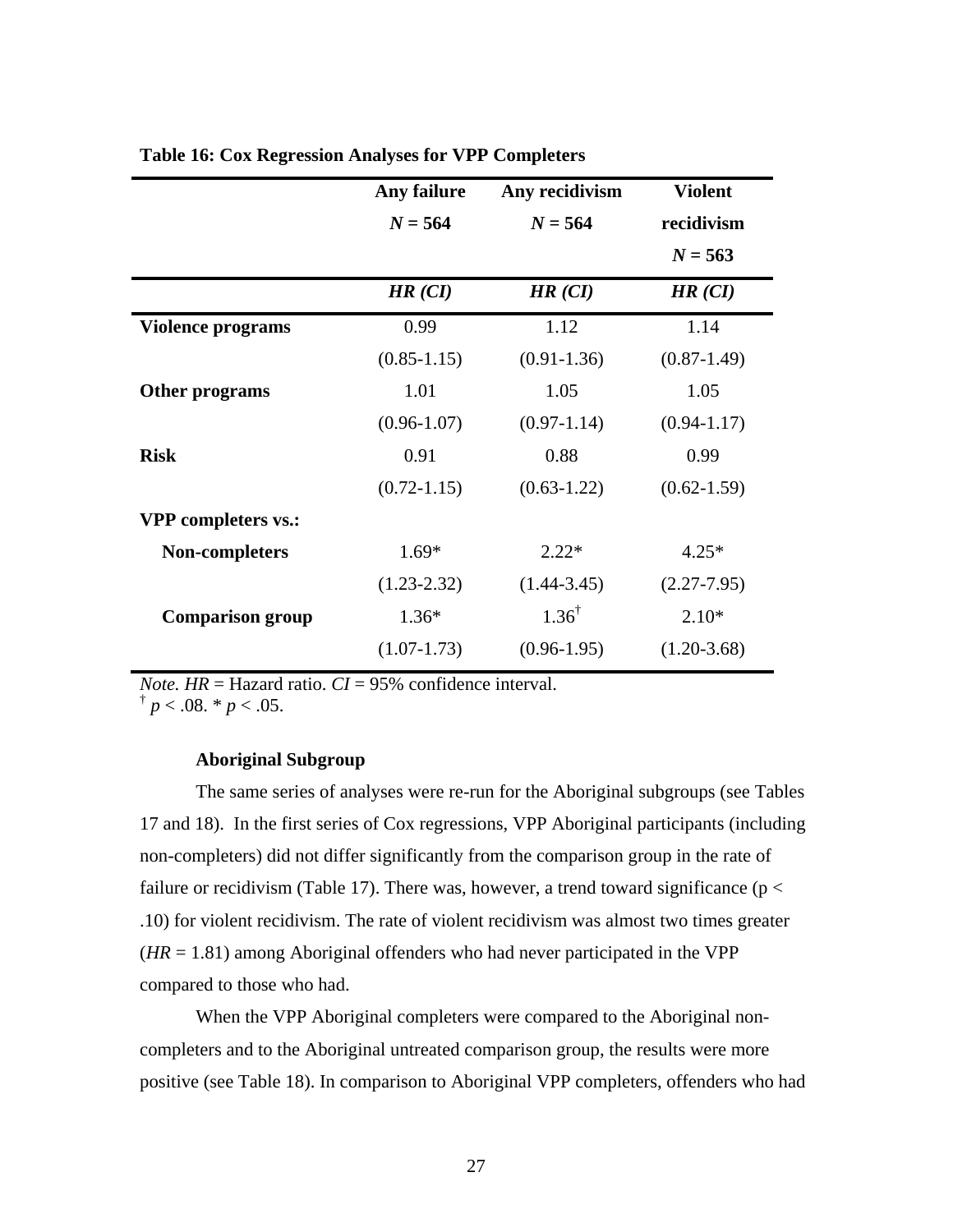never participated in the program had a 1.47 times greater rate of any failure  $(p < .08)$ , a 1.73 times greater rate of any recidivism ( $p < 0.10$ ), and, finally, a 3.33 times greater rate of violent recidivism ( $p < .05$ ). Non-completers had a rate of failure that was 1.22 times greater (*ns*), a rate of any recidivism that was 2.10 times greater ( $p < .10$ ), and a rate of violent recidivism that was 3.92 times greater  $(p < .05)$  than the program completers.

 Again, neither risk nor participation in other violence- or non-violence-related programs was associated with the rates of failure, any recidivism, or violent recidivism.

|                          | Any failure     | Any recidivism  | <b>Violent</b>   |
|--------------------------|-----------------|-----------------|------------------|
|                          | $N = 163$       | $N = 163$       | recidivism       |
|                          |                 |                 |                  |
|                          |                 |                 | $N = 162$        |
|                          | HR (CI)         | HR (CI)         | HR (CI)          |
| <b>Violence programs</b> | 1.20            | 1.24            | 1.36             |
|                          | $(0.93 - 1.53)$ | $(0.90 - 1.70)$ | $(0.93-1.99)$    |
| Other programs           | 0.98            | 1.03            | 0.96             |
|                          | $(0.89 - 1.08)$ | $(0.91 - 1.16)$ | $(0.81 - 1.15)$  |
| <b>Risk</b>              | 0.84            | 0.80            | 0.98             |
|                          | $(0.50-1.42)$   | $(0.42 - 1.50)$ | $(0.34 - 2.84)$  |
| VPP participants vs.     |                 |                 |                  |
| comparison group         | 1.38            | 1.33            | $1.81^{\dagger}$ |
|                          | $(0.94 - 2.04)$ | $(0.80 - 2.21)$ | $(0.91 - 3.61)$  |

**Table 17: Cox Regression Analyses for Aboriginal Subgroup – Regardless of Completion Status** 

*Note.*  $HR = \text{Hazard ratio}$ .  $CI = 95\%$  confidence interval.

 $\frac{1}{p}$  /  $> 0.10$ .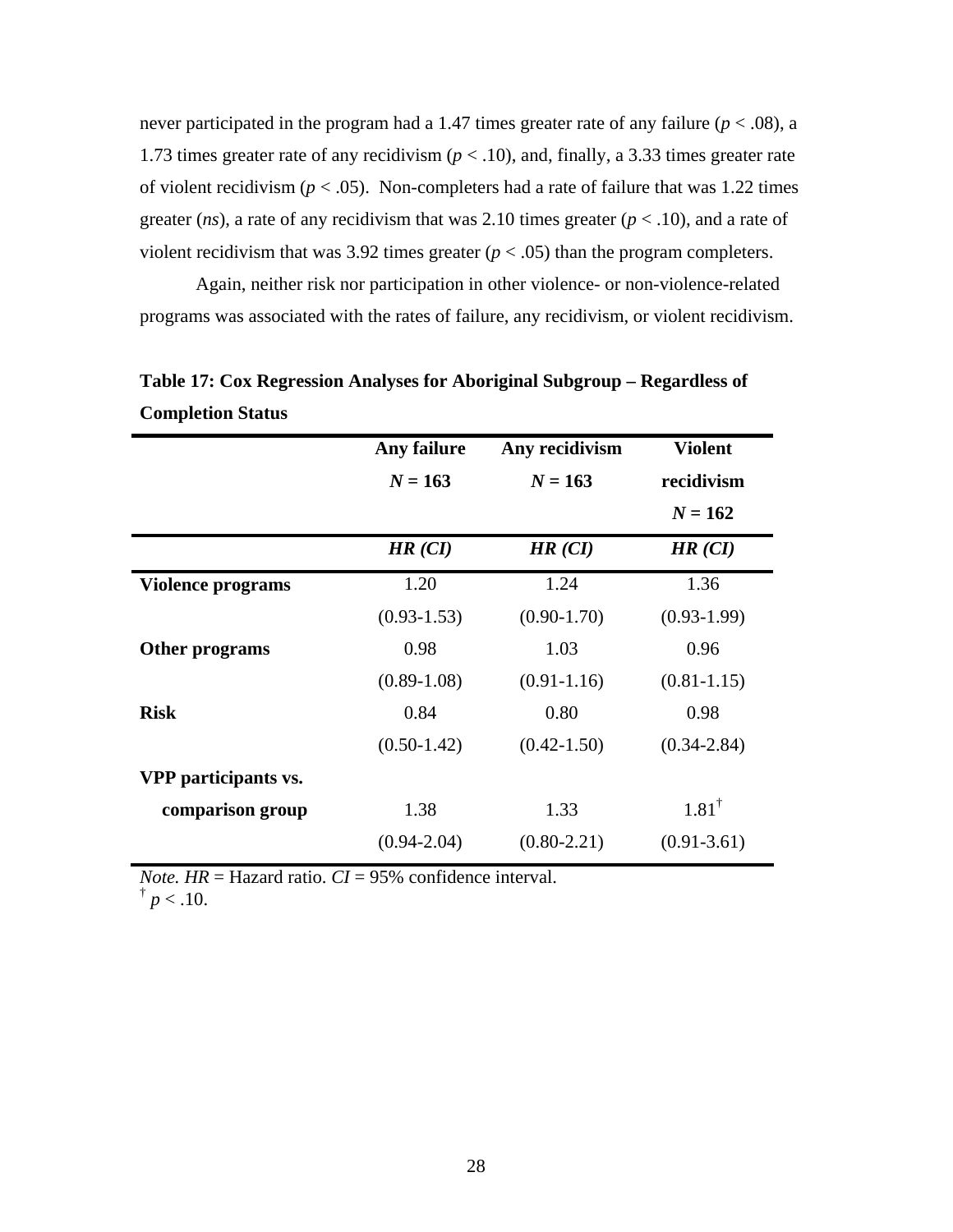|                            | Any failure      | Any recidivism   | <b>Violent</b>  |
|----------------------------|------------------|------------------|-----------------|
|                            | $N = 163$        | $N = 163$        | recidivism      |
|                            |                  |                  | $N = 162$       |
|                            | HR (CI)          | HR (CI)          | HR (CI)         |
| <b>Violence programs</b>   | 1.12             | 1.21             | 1.31            |
|                            | $(0.93 - 1.52)$  | $(0.87 - 1.67)$  | $(0.89-1.92)$   |
| Other programs             | 0.98             | 1.03             | 0.97            |
|                            | $(0.89-1.09)$    | $(0.91 - 1.17)$  | $(0.81 - 1.16)$ |
| <b>Risk</b>                | 0.83             | 0.77             | 0.93            |
|                            | $(0.49-1.42)$    | $(0.40 - 1.48)$  | $(0.31 - 2.84)$ |
| <b>VPP</b> completers vs.: |                  |                  |                 |
| Non-completers             | 1.22             | $2.10^{\dagger}$ | $3.92*$         |
|                            | $(0.66 - 2.27)$  | $(0.98 - 4.54)$  | $(1.27-12.10)$  |
| <b>Comparison group</b>    | $1.47^{\dagger}$ | $1.73^{\dagger}$ | $3.33*$         |
|                            | $(0.95 - 2.27)$  | $(0.94 - 3.19)$  | $(1.25 - 8.85)$ |
|                            |                  |                  |                 |

 **Table 18: Cox Regression Analyses for Subgroup of Aboriginal VPP Completers**

*Note. HR* = Hazard ratio. *CI* = 95% confidence interval.  $\int_{0}^{b} p < .10$ . \* *p* < .05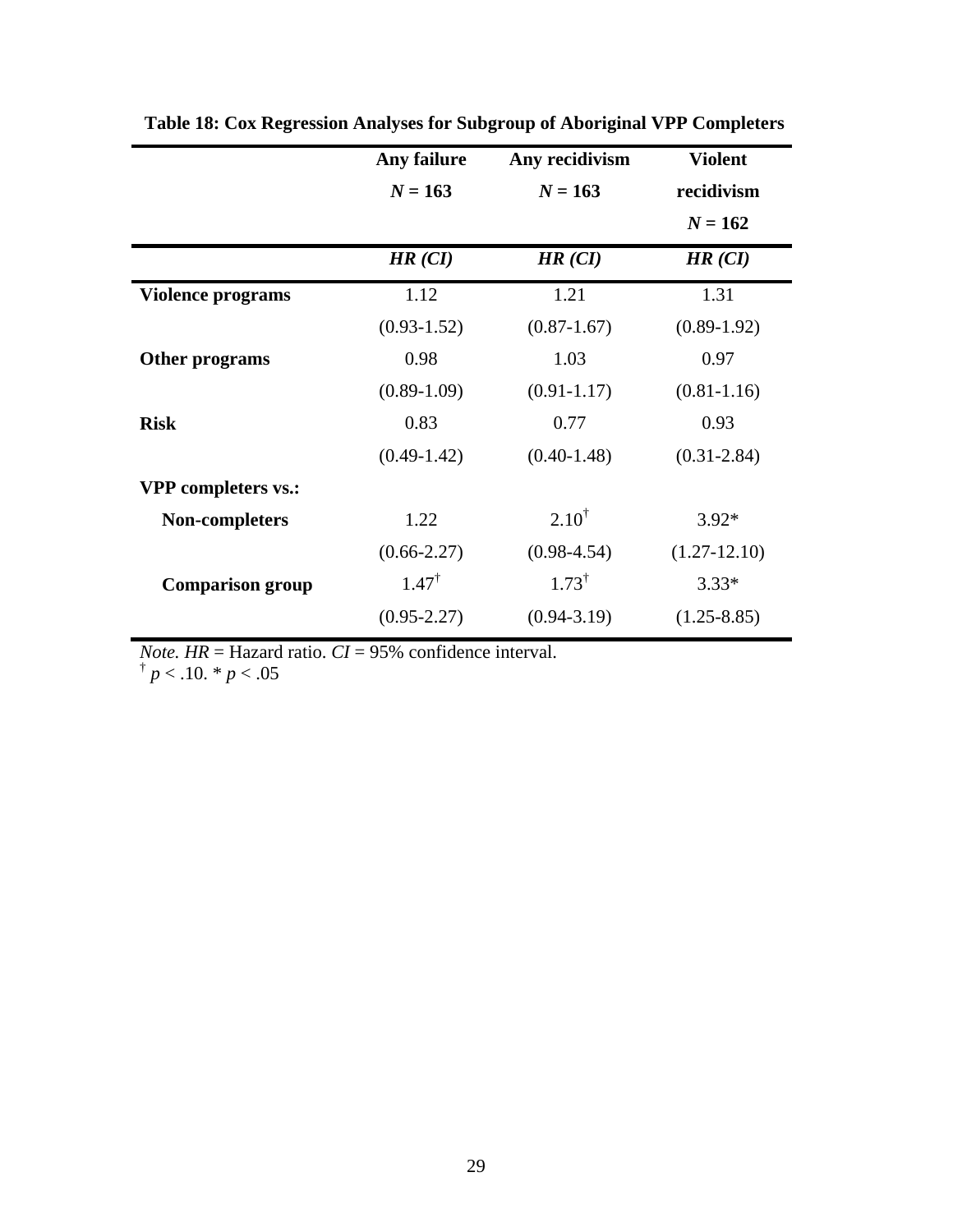### **DISCUSSION**

 The current study investigated the effectiveness of the VPP in reducing institutional misconduct and recidivism. To determine if program participation had an impact on institutional adjustment, the rates of minor and major institutional charges before and after participating in the VPP were examined for all offenders who had completed the program. To determine if program participation had an impact on recidivism, and specifically violent recidivism, the reoffending rates of released VPP participants were compared to those of a matched comparison group selected through a propensity matching technique. These examinations were first conducted on all VPP participants, and then on the subgroup of Aboriginal offenders. The propensity scorematching technique was effective in matching the groups as evidenced by the similarity of the treated and comparison groups in racial composition, marital status, age, risk, and need. Motivation was not included in the propensity score-matching scheme and, interestingly, the treated group had been assessed as less motivated for intervention than the comparison group.

 In all but a few cases, VPP participants met the referral criteria for the program. This indicates that, for the most part, the program was being delivered to the offenders for whom it was intended.

### **Institutional Adjustment**

 Major institutional charges involve serious violations of institutional rules, including engaging in violent behaviour. Minor institutional charges involve minor violations of institutional charges such as disobeying an order, being disrespectful to staff, or refusing or leaving work. A positive impact was generally observed following completion of the VPP on institutional adjustment, but only when major incidents were considered; there was no impact on minor institutional misconducts.

 For offenders who completed the program, there was a decrease in the number of major institutional misconduct charges from pre- to post-program periods. More specifically, the number of charges decreased significantly in the 6-month and 1-year period following completion of the program compared to the corresponding pre-program periods. A similar but more modest pattern of results was observed among the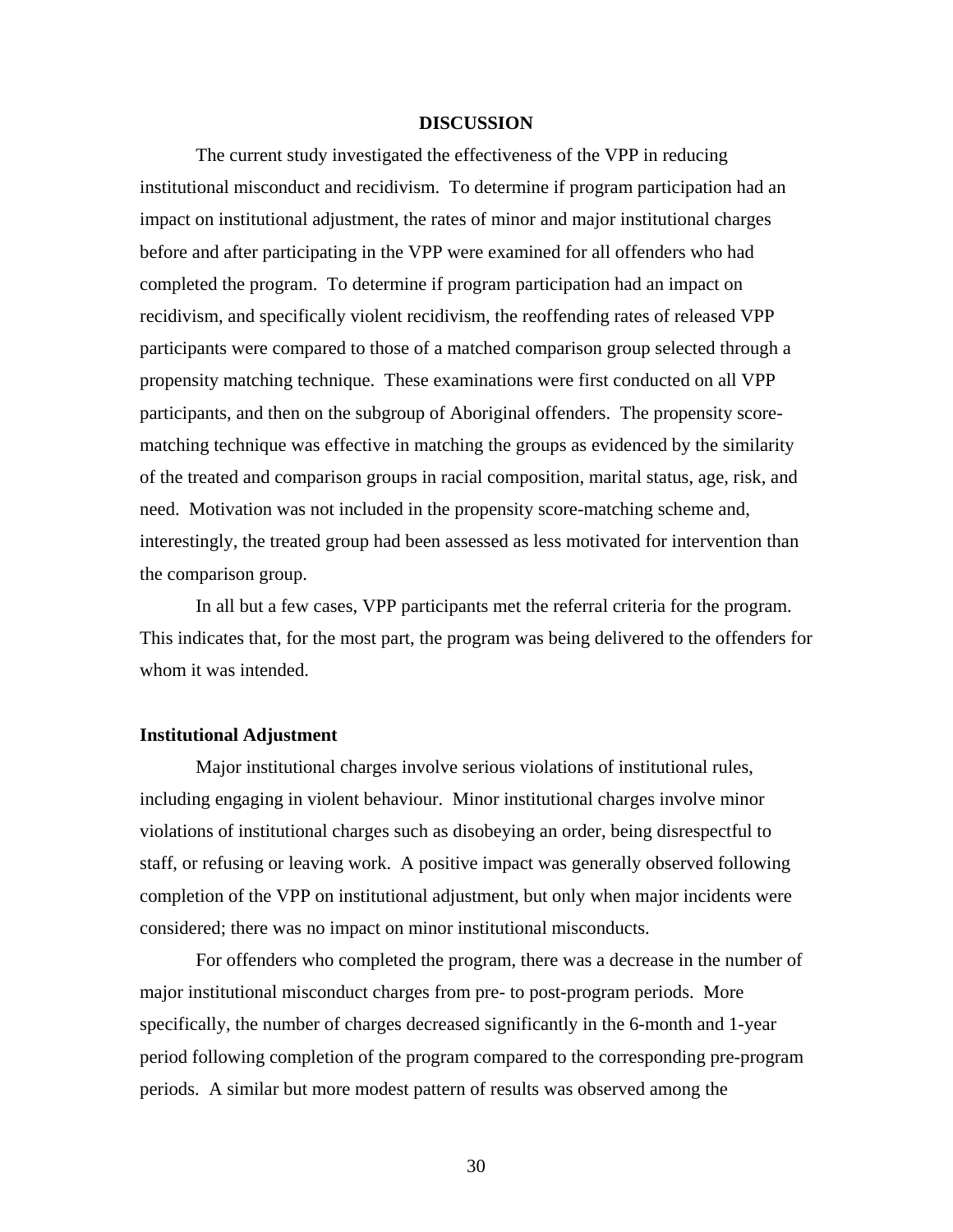Aboriginal offenders. It is expected that instituting more systematic maintenance programming in the institution would prolong these positive effects.

#### **Recidivism**

 The effectiveness of the VPP in reducing recidivism was examined through a series of Cox regression analyses. These analyses took into account time at risk as well as risk for reoffending and other program participation. The outcome most relevant in determining the effectiveness of the VPP was whether participation in the program led to reductions in violent recidivism. Results from this study show that significant reductions in the rate of violent recidivism were associated only with completion of the program. Specifically, the rate of violent recidivism was over two times greater for offenders who had never participated in the VPP compared to the program completers. The results were similar for the Aboriginal subgroup, with Aboriginal offenders who had never participated in the program having rates of violent recidivism almost four times greater than Aboriginal offenders who had completed the VPP.

Similar patterns of reductions in any failure upon release and in any recidivism were observed. In the case of any recidivism, however, this reduction only tended toward statistical significance for offenders who had completed the program. In addition, the reduction only tended toward significance for both failures and any recidivism for Aboriginal offenders.

Interestingly, risk was not associated with any failure, any recidivism, or violent recidivism in either the entire group or in the Aboriginal subgroup. This situation, however, is likely attributable to the referral criteria of the VPP. Admitting only highrisk offenders into the program certainly reduced the variability in risk level. For example, 82% of both the treated and comparison group fell into the high-risk category. Since the groups were almost uniformly high risk, the lack of relationship between risk and recidivism is not surprising.

### **Program Non-Completers**

In the current study, analyses in which all VPP participants, including those who had failed to complete the program, were compared to the untreated group did not yield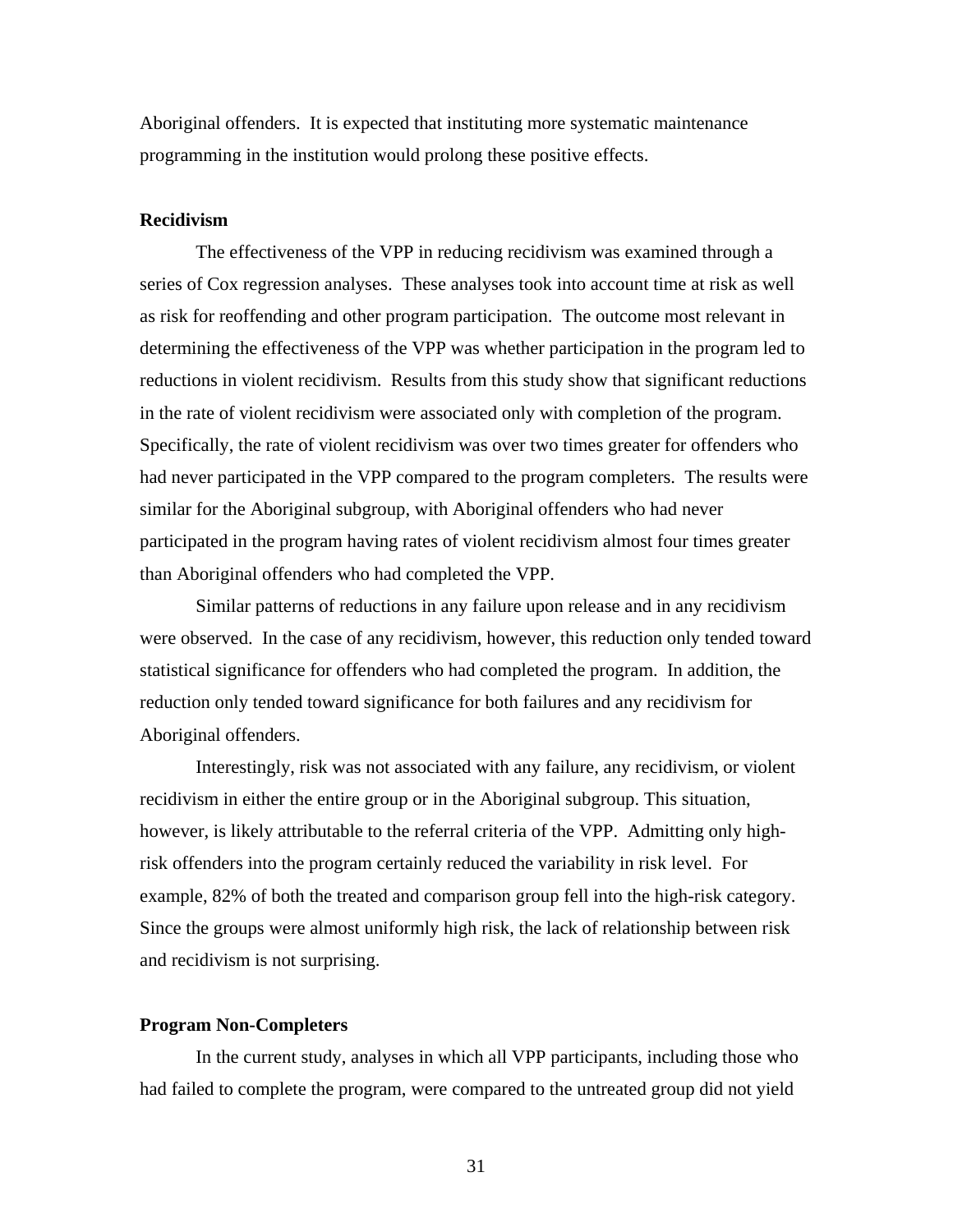significant differences between the groups. There is ample evidence demonstrating that offenders who start but fail to complete a correctional program recidivate at a higher level than offenders who complete a program (Daly & Pelowski, 2000; Hanson et al., 2002; Van Voorhis, Spruance, Ritchey, Listwan, & Seabrook, 2004; Wormith & Olver, 2002; Yessine & Kroner, 2004). In this study, including non-completers in the treated group to examine the impact of the program on recidivism appeared to have masked the positive effect of the program for those offenders who did complete the program (Lösel, 2001).

While the mechanisms that lead to non-completers having higher rates of recidivism are not well understood, Rice and Harris (2003) suggest that these offenders are at higher risk. In our study, though, we demonstrated the equivalency among completers and non-completers on risk. Further, as an additional safeguard, we entered risk as a covariate into our analyses to remove its potential confounding effect on recidivism, suggesting that risk alone is not sufficient to explain the higher rates of recidivism among treatment non-completers.

As expected from patterns of findings in other studies examining non-completers, the rate of violent recidivism in our study was over four times higher for non-completers when compared to completers. In addition, the rates of any failure and any recidivism were also significantly higher among the non-completers when compared to offenders who had completed the VPP.

When only the Aboriginal non-completers were considered, a similar pattern of results was observed. Specifically, the rate of violent recidivism for Aboriginal noncompleters was significantly greater than for Aboriginal completers. For any recidivism and any failure, the effect sizes (hazard ratios) were of a similar magnitude to those found with the entire sample but failed to reach statistical significance, likely because of the reduced sample size (i.e., reduced statistical power). Nevertheless, trends toward significance were found for all but the reduction in any failure between the Aboriginal completers and non-completers.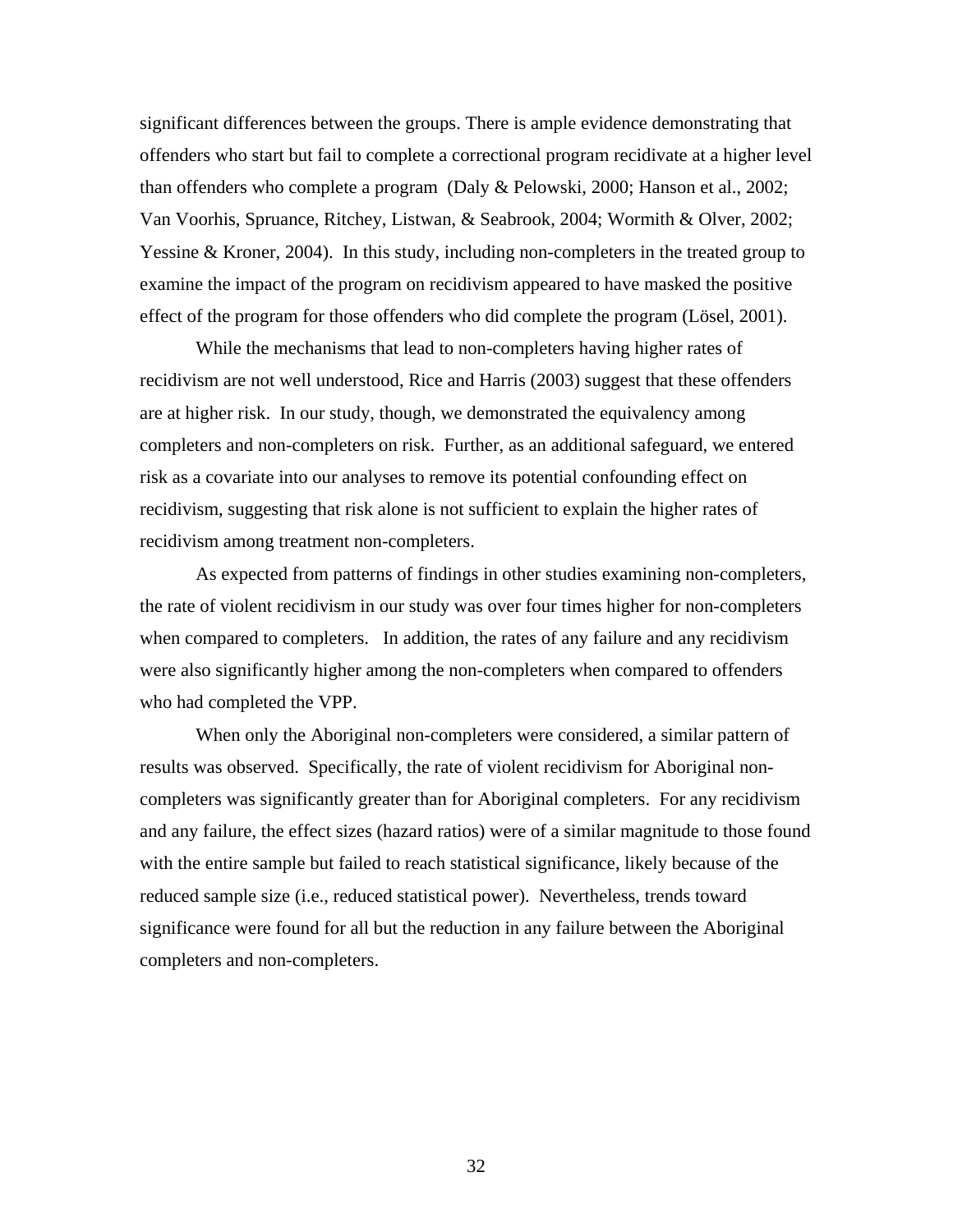### **CONCLUSION**

The results from this study provide encouraging evidence that the VPP is an effective intervention in reducing recidivism for both Aboriginal and non-Aboriginal offenders, but only for those offenders who complete the full program. As expected, offenders who started but failed to complete the program recidivated at much higher rates. In this study, approximately 34% of participants did not successfully complete the program. Past research investigating the phenomenon of attrition from psychological intervention has shown that completers normally experience more severe initial symptomatology (Derisley & Reynolds, 2000) and greater psychological distress (Walters, Solomon, & Walden, 1982). Other research has shown that treatment attrition among sexual offenders was related to reduced levels of therapeutic alliance with the program deliverers and less social support in the offenders' lives (Proulx, 2003). These findings provide interesting research avenues to help determine the factors related to attrition among violent offenders. As a result, strategies could then be developed to increase the rates of treatment completion associated with the VPP.

 Taken as a whole, the finding that completion of the VPP was associated with reductions of failures and violent recidivism reaffirms the notion that offenders can benefit from interventions that follow the principles of effective correctional intervention (Andrews & Bonta, 2003). In addition, this investigation supported the position that the VPP can be an effective intervention to treat repeat violent offenders who are considered high need and high risk.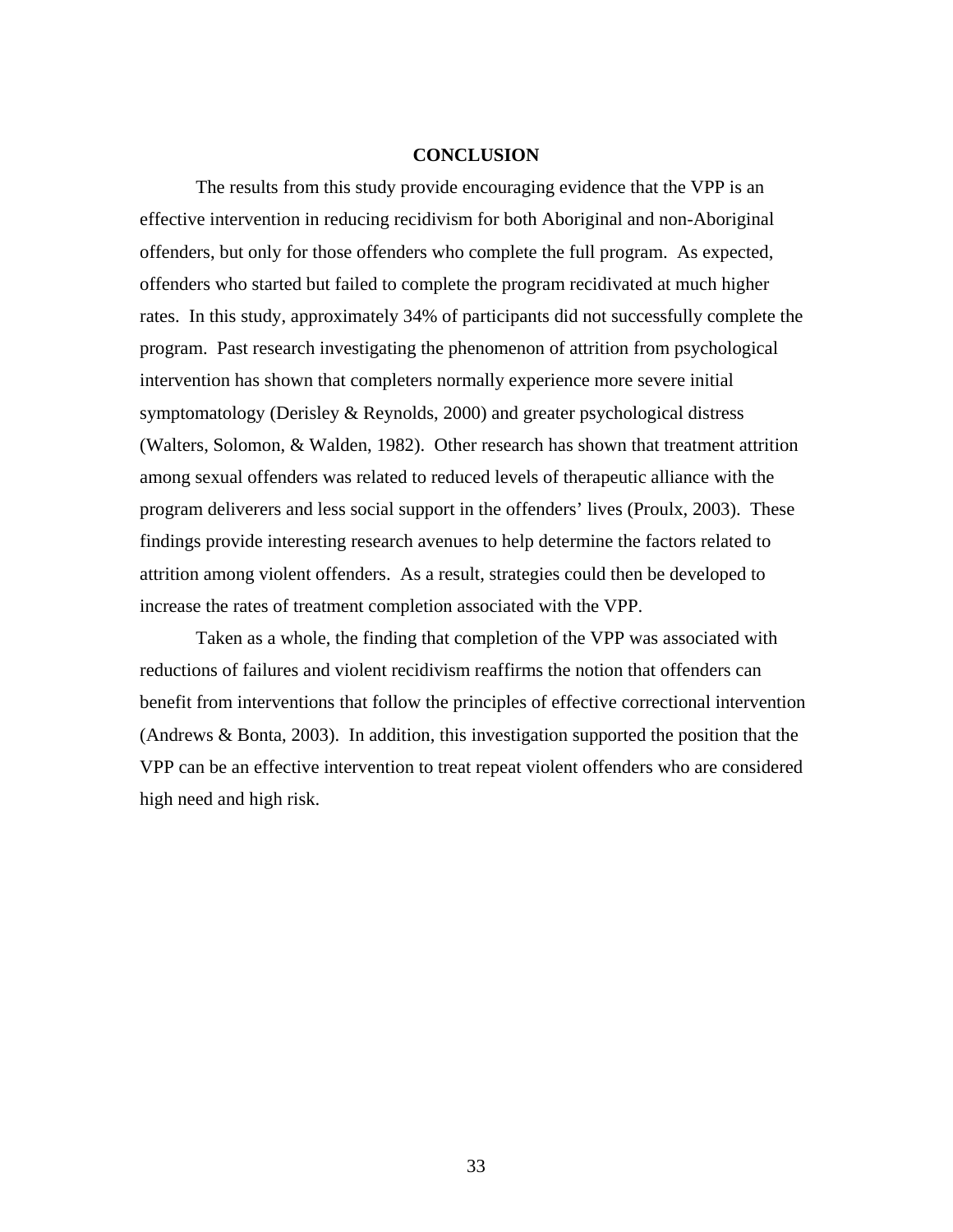### **REFERENCES**

- Andrews, D.A., & Bonta, J. (2003). *Psychology of criminal conduct (3rd ed.).* Cincinnati, OH: Anderson.
- Blackburn, R. (1993). *The psychology of criminal conduct: Theory, research, and practice.* Chichester, UK: John Wiley & Sons.
- Daly, J. E., & Pelowski, S. (2000). Predictors of dropout among men who batter: A review of studies with implications for research and practice. *Violence and Victims, 15,* 137-160.
- Derisley, J., & Reynolds, S. (2000). The transtheoretical stages of change as a predictor of premature termination, attendance and alliance in psychotherapy. *British Journal of Clinical Psychology, 39,* 371-382.
- Hanson, R. K., & Bussière, M. T. (1998). Predicting relapse: A meta-analysis of sexual offender recidivism studies. *Journal of Consulting and Clinical Psychology, 66,* 348-362.
- Hanson, R. K., Gordon, A., Harris, A. J. R., Marques, J. K., Murphy, W., Quinsey, V. L., & Seto, M. D. (2002). First report of the collaborative outcome data project on the effectiveness of psychological treatment for sex offenders. *Sexual Abuse: A Journal of Research and Treatment, 14,* 169-194.
- Losël, F. (2001). Evaluating the effectiveness of correctional programs: Bridging the gap between research and practice. In G.A. Bernfeld, D.P. Farrington, & A.W. Leschied, (Eds.), *Offender Rehabilitation in Practice* (67-92). New York, NY: John Wiley & Sons.
- Marques, J. K. (1999). How to answer the question, "Does sex offender treatment work?" *Journal of Interpersonal Violence, 14,* 437-451.
- Martinson, R. (1974, June). What Works? Questions and answers about prison reform. *The Public Interest, 36,* 22-54.
- Merrill, J., Alterman, A., Cacciola, J., & Rutherford, M. (1999). Prior treatment history and its impact on criminal recidivism. *Journal of Substance Abuse Treatment, 17*, 313-319.